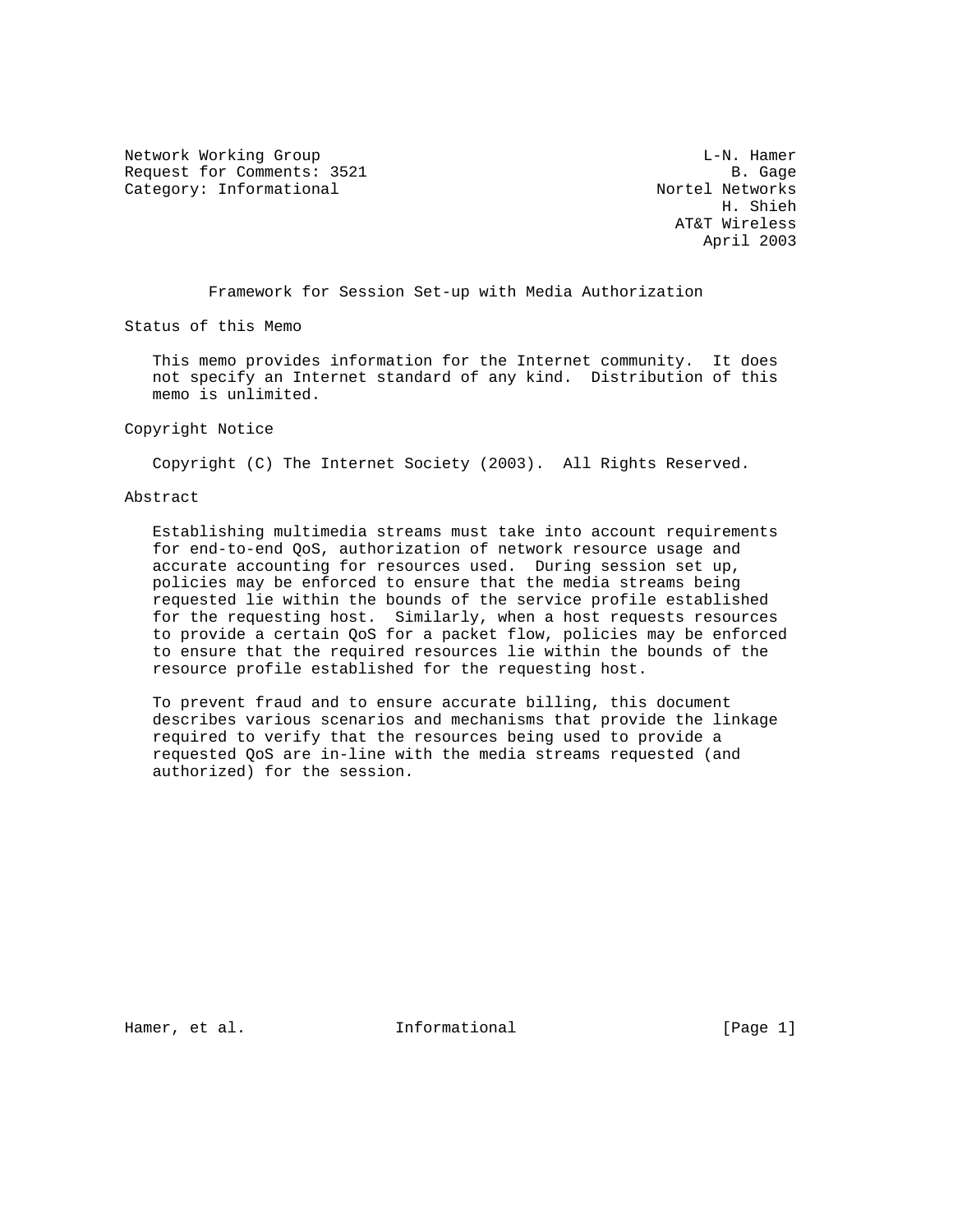# Table of Contents

| $1$ .            |                                                                         |
|------------------|-------------------------------------------------------------------------|
| 2.               |                                                                         |
| $\overline{3}$ . |                                                                         |
| 4.               |                                                                         |
|                  | 4.1                                                                     |
|                  | 4.2<br>Coupled Model Authorization Token8                               |
|                  | 4.3<br>Coupled Model Protocol Impacts8                                  |
| 5.               | The Associated Model < <using one="" policy="" server="">&gt; 8</using> |
|                  | 5.1<br>Associated Model Message Flows                                   |
|                  |                                                                         |
|                  | 5.2<br>Associated Model Authorization Token                             |
|                  |                                                                         |
|                  | Associated Model Protocol Impacts<br>5.3                                |
|                  | < <using one="" policy="" server="">&gt;11</using>                      |
|                  | 5.4<br>Associated Model Network Impacts                                 |
|                  |                                                                         |
| 6.               | The Associated Model << using Two Policy Servers>>12                    |
|                  | 6.1<br>Associated Model Message Flows                                   |
|                  | < <using policy="" servers="" two="">&gt;13</using>                     |
|                  |                                                                         |
|                  | 6.2<br>Associated Model Authorization Token                             |
|                  | < <using policy="" servers="" two="">&gt;15</using>                     |
|                  | 6.3<br>Associated Model Protocol Impacts                                |
|                  | < <using policy="" servers="" two="">&gt;16</using>                     |
|                  |                                                                         |
|                  | Non-Associated Model Message Flow17<br>7.1                              |
|                  | 7.2<br>Non-Associated Model Authorization Token19                       |
|                  | Non-Associated Model Protocol Impacts19<br>7.3                          |
| 8.               |                                                                         |
| 9.               |                                                                         |
| 10.              |                                                                         |
|                  |                                                                         |
|                  |                                                                         |
|                  |                                                                         |

# 1. Introduction

 Various mechanisms have been defined through which end hosts can use a session management protocol (e.g., SIP [6]) to indicate that QoS requirements must be met in order to successfully set up a session. However, a separate protocol (e.g., RSVP [7]) is used to request the resources required to meet the end-to-end QoS of the media stream. To prevent fraud and to ensure accurate billing, some linkage is

Hamer, et al. 10 Informational 10 10 [Page 2]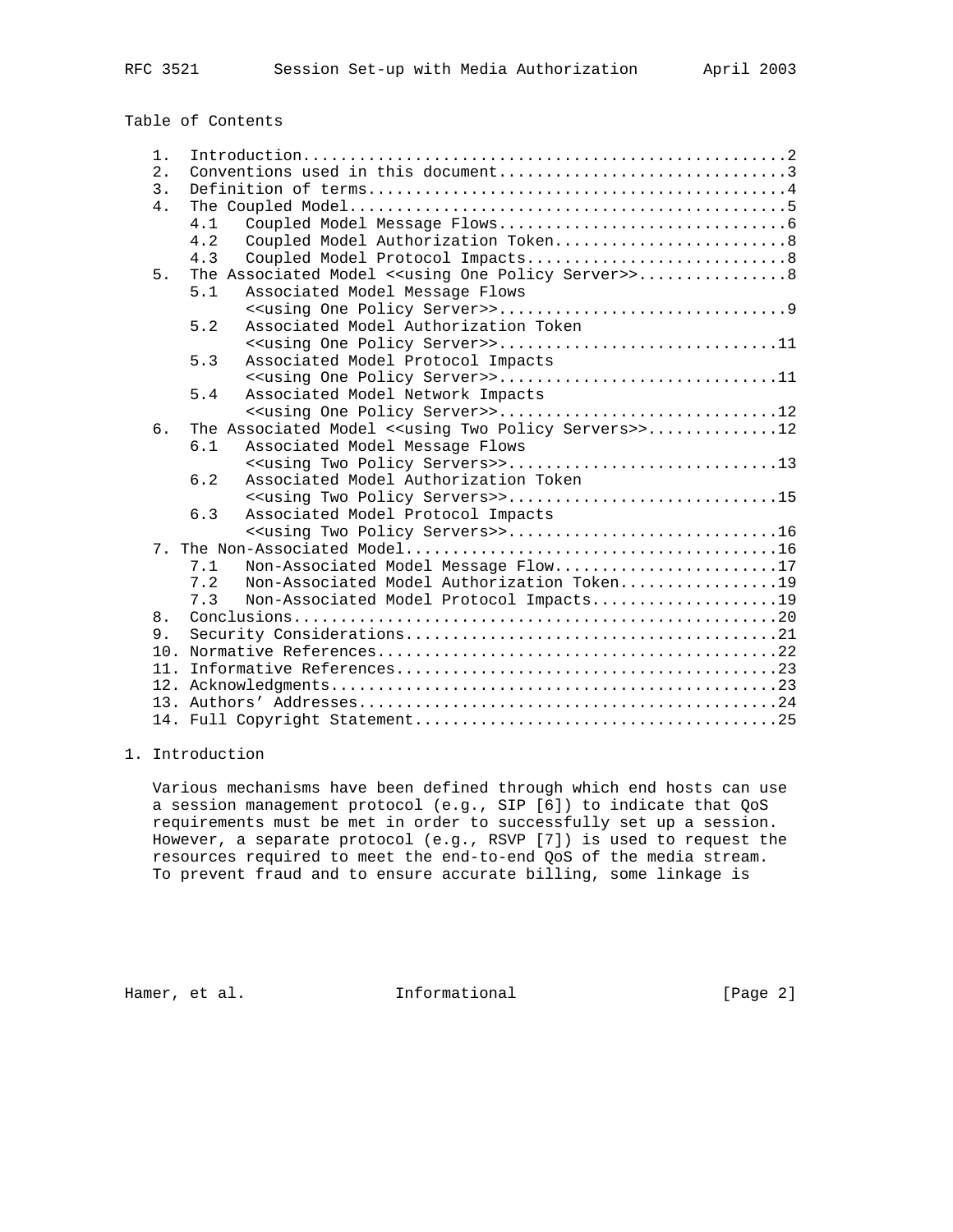required to verify that the resources being used to provide the requested QoS are in-line with the media streams requested (and authorized) for the session.

 This document describes such a linkage through use of a "token" that provides capabilities similar to that of a gate in [12] and of a ticket in the push model of [10]. The token is generated by a policy server (or a session management server) and is transparently relayed through the end host to the edge router where it is used as part of the policy-controlled flow admission process.

 In some environments, authorization of media streams can exploit the fact that pre-established relationships exist between elements of the network (e.g., session management servers, edge routers, policy servers and end hosts). Pre-established relationships assume that the different network elements are configured with the identities of the other network elements and, if necessary, are configured with security keys, etc. required to establish a trust relationship. In other environments, however, such pre-established relationships may not exist either due to the complexity of creating these associations a priori (e.g., in a network with many elements), or due to the different business entities involved (e.g., service provider and access provider), or due to the dynamic nature of these associations (e.g., in a mobile environment).

 In this document, we describe these various scenarios and the mechanisms used for exchanging information between network elements in order to authorize the use of resources for a service and to coordinate actions between the session and resource management entities. Specific extensions to session management protocols (e.g., SIP [6], H.323), to resource reservation protocols (e.g., RSVP [4], YESSIR) and to policy management protocols (e.g., COPS-PR [9], COPS- RSVP [3]) required to realize these scenarios and mechanisms are beyond the scope of this document.

 For clarity, this document will illustrate the media authorization concepts using SIP for session signalling, RSVP for resource reservation and COPS for interaction with the policy servers. Note, however, that the framework could be applied to a multimedia services scenario using different signalling protocols.

# 2. Conventions used in this document

 The key words "MUST", "MUST NOT", "REQUIRED", "SHALL", "SHALL NOT", "SHOULD", "SHOULD NOT", "RECOMMENDED", "MAY", and "OPTIONAL" in this document are to be interpreted as described in BCP 14, RFC 2119 [1].

Hamer, et al. 10 Informational 10 10 [Page 3]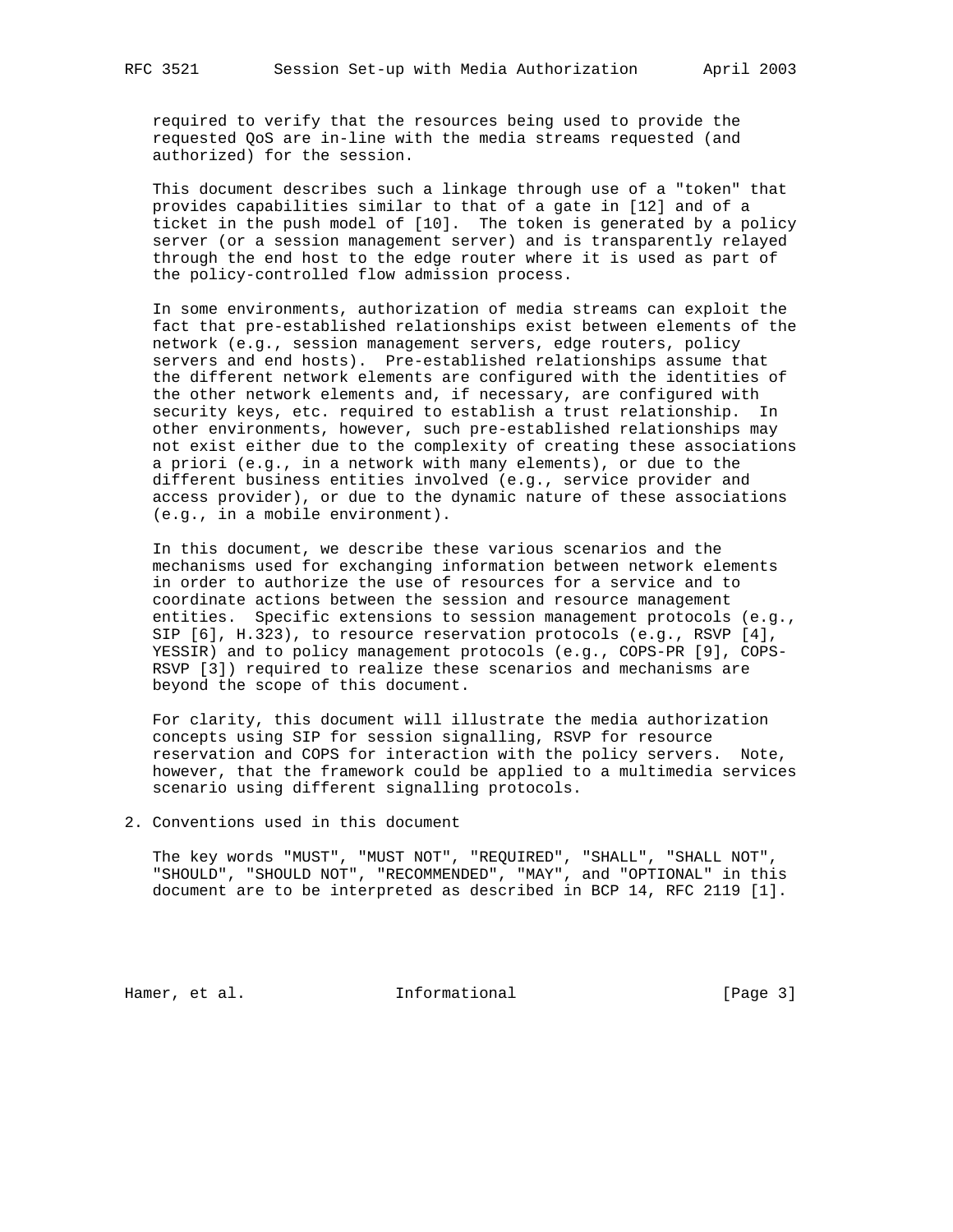# 3. Definition of terms

 Figure 1 introduces a generic model for session establishment, QoS and policy enforcement.



Figure 1: Generic media authorization network model

 EH - End Host: The End Host is a device used by a subscriber to access network services. The End Host includes a client for requesting network services (e.g., through SIP) and a client for requesting network resources (e.g., through RSVP).

 ER - Edge Router: The Edge Router is a network element connecting the end host to the rest of the Resource Control Domain. The Edge Router contains a PEP to enforce policies related to resource usage in the Resource Control Domain by the End Host. It also contains a signalling agent (e.g., for RSVP) for handling resource reservation requests from the End Host.

Hamer, et al. 10 Informational 10 11 [Page 4]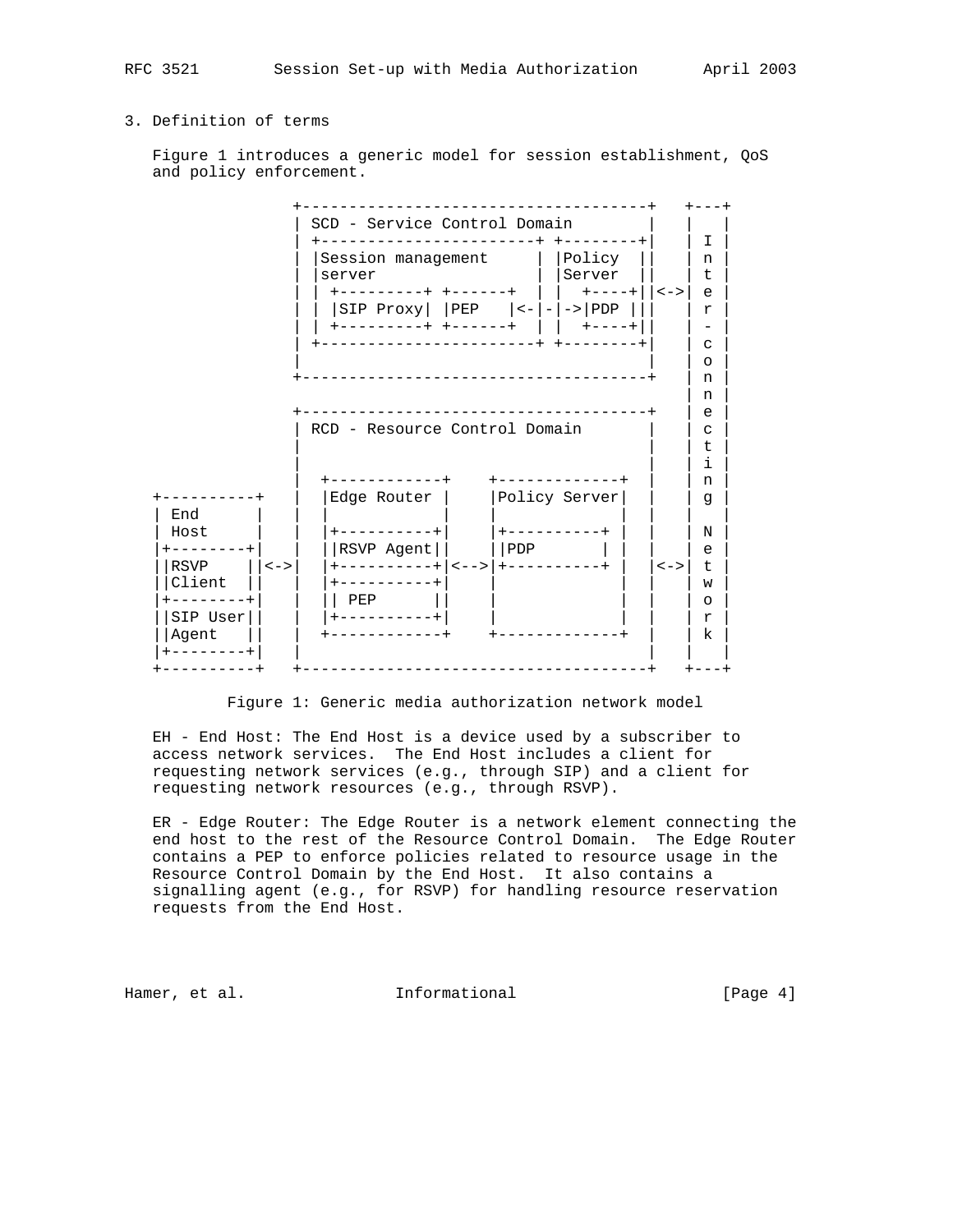PDP - Policy Decision Point: The PDP is a logical entity located in the Policy Server that is responsible for authorizing or denying access to services and/or resources.

 PEP - Policy Enforcement Point: The PEP is a logical entity that enforces policy decisions made by the PDP. Note that other PEPs may reside in other network elements not shown in the model of Figure 1, however they will not be discussed in this document.

 PS - Policy Server: The Policy Server is a network element that includes a PDP. Note that there may be a PS in the Service Control Domain to control use of services and there may be a separate PS in the Resource Control Domain to control use of resources along the packet forwarding path. Note also that network topology may require multiple Policy Servers within either Domain, however they provide consistent policy decisions to offer the appearance of a single PDP in each Domain.

 RCD - Resource Control Domain: The Resource Control Domain is a logical grouping of elements that provide connectivity along the packet forwarding paths to and from an End Host. The RCD contains ER and PS entities whose responsibilities include management of resources along the packet forwarding paths. Note that there may be one or more RCDs within an autonomous domain.

 SCD - Service Control Domain: The Service Control Domain is a logical grouping of elements that offer applications and content to subscribers of their services. The Session Management Server resides in the SCD along with a PS. Note that there may be one or more SCDs within an autonomous domain.

 SMS - Session Management Server: The Session Management Server is a network element providing session management services (e.g., telephony call control). The Session Management Server contains a PEP to enforce policies related to use of services by the End Host. It also contains a signalling agent or proxy (e.g., for SIP) for handling service requests from the End Host.

4. The Coupled Model

 In some environments, a pre-established trust relationship exists between elements of the network (e.g., session management servers, edge routers, policy servers and end hosts). We refer to this as the "coupled model", indicating the tight relationship between entities that is presumed. The key aspects of this scenario are the following:

Hamer, et al. 10 Informational 10 100 [Page 5]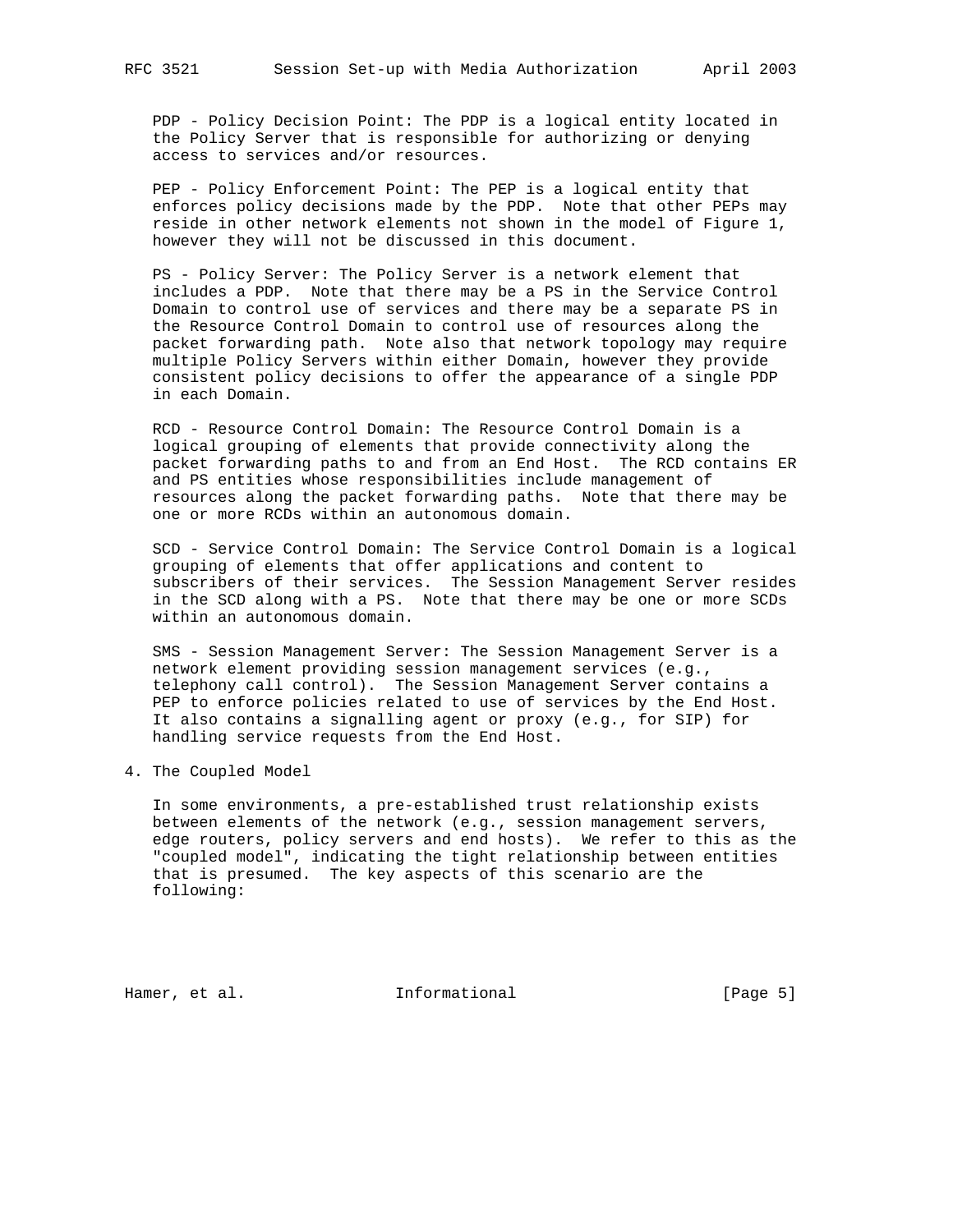- Policy decisions, including media authorization, are made by a single Policy Server.
- The Edge Router, Session Management Servers and Policy Server involved in establishing the session are known a priori. For example, the End Host may be configured to use a Session Management Server associated with the Edge Router to which the EH is connected.
- There are pre-defined trust relationships between the SMS and the PS and between the ER and the PS.



Figure 2: The Coupled Model

4.1 Coupled Model Message Flows

 In this model, it is assumed that there is one Policy Server serving both the Service Control and Resource Control Domains and that there are pre-defined trust relationships between the PS and SMS and between the PS and ER. Communications between these entities are then possible as described below. Only the originating side flows are described for simplicity. The same concepts apply to the terminating side.

 1. The End Host issues a session set-up request (e.g., SIP INVITE) to the Session Management Server indicating, among other things, the media streams to be used in the session. As part of this step, the End Host may authenticate itself to the Session Management Server.

Hamer, et al. **Informational** [Page 6]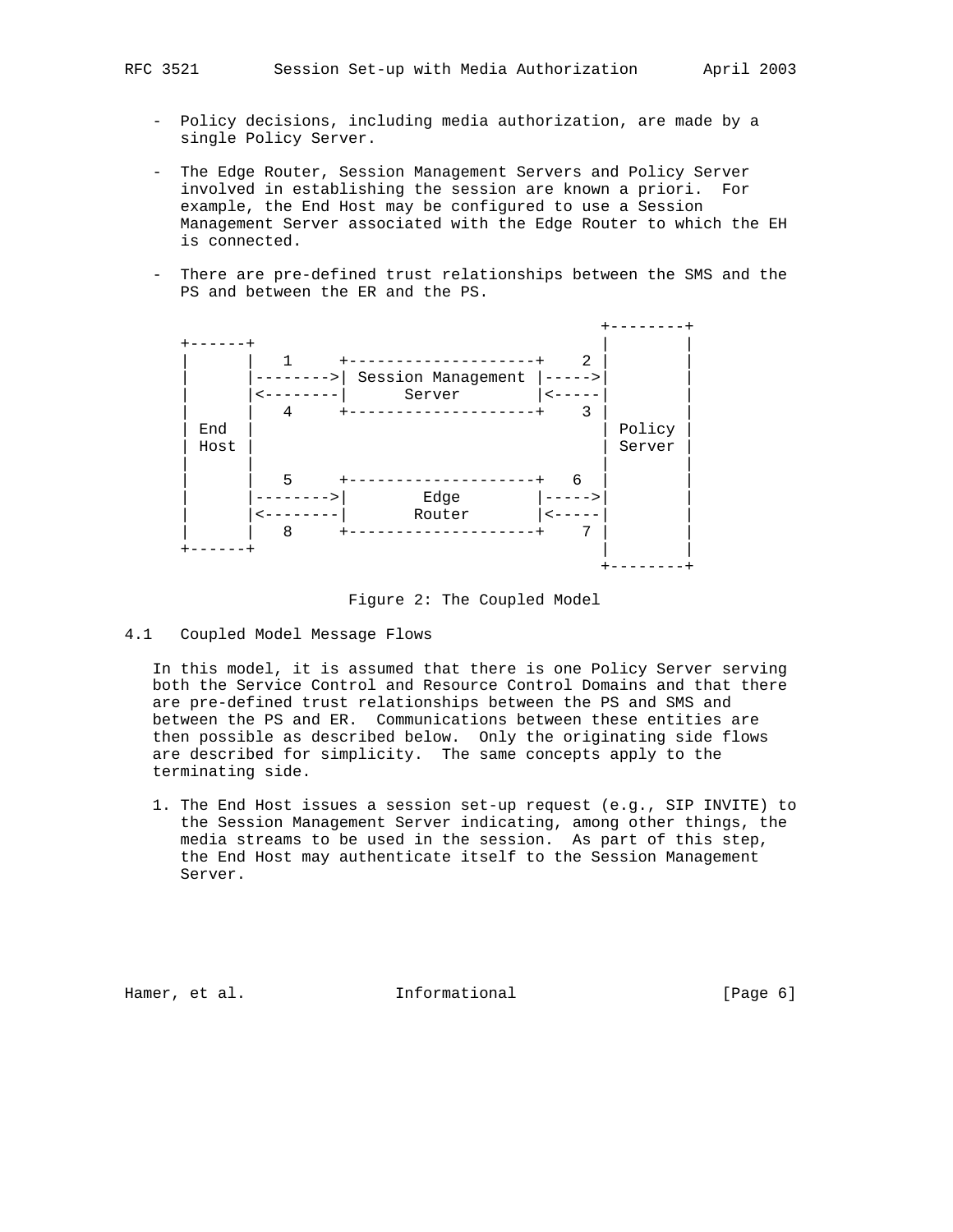- 2. The Session Management Server, possibly after waiting for negotiation of the media streams to be completed, sends a policy decision request (e.g., COPS REQ) to the Policy Server in order to determine if the session set-up request should be allowed to proceed.
- 3. The Policy Server sends a decision (e.g., COPS DEC) to the Session Management Server, possibly after modifying the parameters of the media to be used. Included in this response is a "token" that can subsequently be used by the Policy Server to identify the session and the media it has authorized.
- 4. The Session Management Server sends a response to the End Host (e.g., SIP 200 or 183) indicating that session set-up is complete or is progressing. Included in this response is a description of the negotiated media along with the token from the Policy Server.
- 5. The End Host issues a request (e.g., RSVP PATH) to reserve the resources necessary to provide the required QoS for the media stream. Included in this request is the token from the Policy Server provided via the Session Management Server.
- 6. The Edge Router intercepts the reservation request and sends a policy decision request (e.g., COPS REQ) to the Policy Server in order to determine if the resource reservation request should be allowed to proceed. Included in this request is the token from the Policy Server provided by the End Host. The Policy Server uses this token to correlate the request for resources with the media authorization previously provided to the Session Management Server.
- 7. The Policy Server sends a decision (e.g., COPS DEC) to the Edge Router, possibly after modifying the parameters of the resources to be reserved.
- 8. The Edge Router, possibly after waiting for end-to-end negotiation for resources to be completed, sends a response to the End Host (e.g., RSVP RESV) indicating that resource reservation is complete or is progressing.

Hamer, et al. **Informational** [Page 7]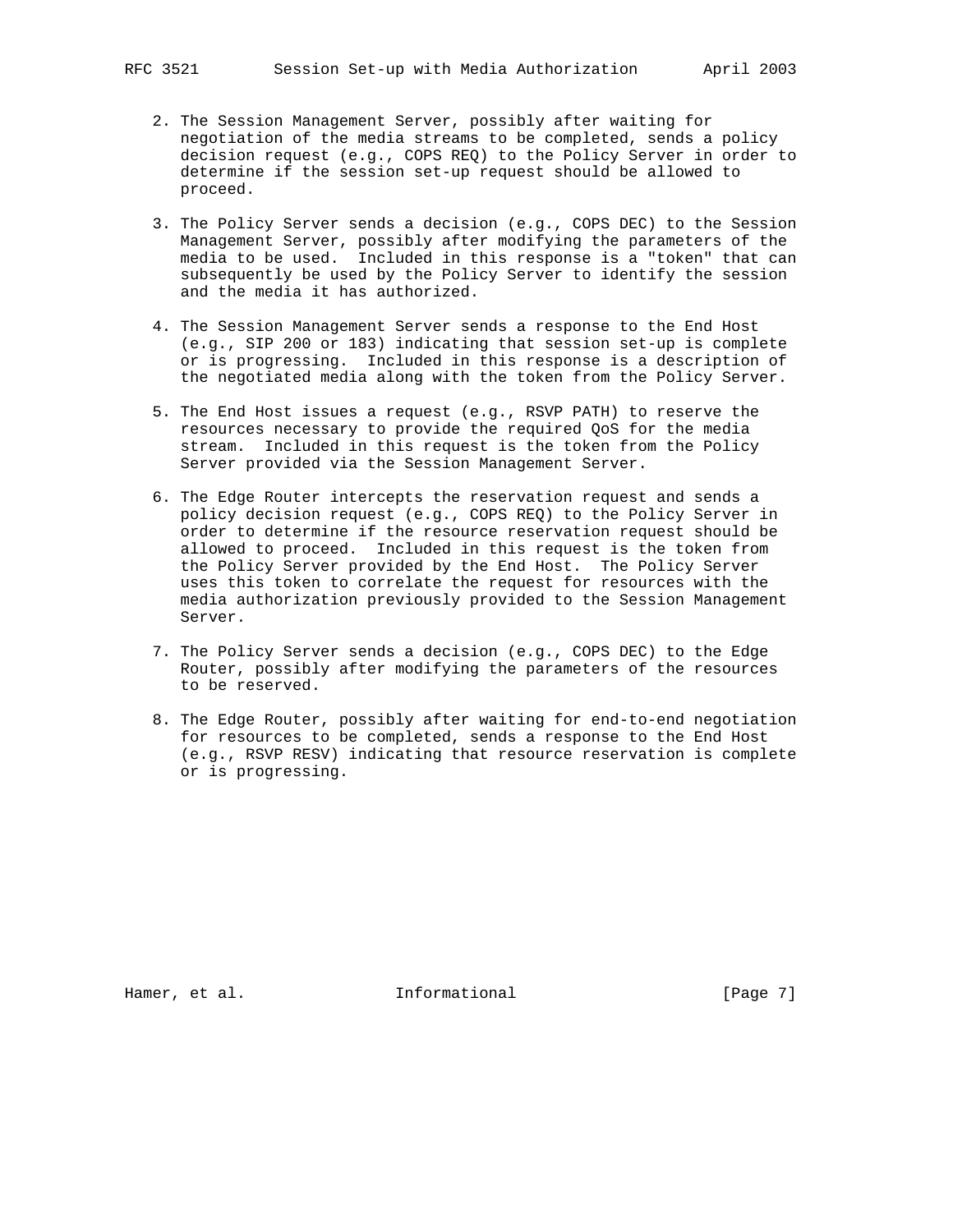### 4.2 Coupled Model Authorization Token

 In the Coupled Model, the Policy Server is the only network entity that needs to interpret the contents of the token. Therefore, in this model, the contents of the token are implementation dependent. Since the End Host is assumed to be untrusted, the Policy Server SHOULD take measures to ensure that the integrity of the token is preserved in transit; the exact mechanisms to be used are also implementation dependent.

### 4.3 Coupled Model Protocol Impacts

 The use of a media authorization token in the Coupled Model requires the addition of new fields to several protocols:

- Resource reservation protocol. A new protocol field or object MUST be added to the resource reservation protocol to transparently transport the token from the End Host to the Edge Router. The content and internal structure (if any) of this object SHOULD be opaque to the resource reservation protocol. For example, this is achieved in RSVP with the Policy Data object defined in [8].
- Policy management protocol. A new protocol field or object MUST be added to the policy management protocol to transparently transport the token from the Policy Server to the Session Management Server and from the Edge Router to the Policy Server. The content and internal structure (if any) of this object SHOULD be opaque to the policy management protocol. For example, this is achieved in COPS-RSVP with the Policy Data object defined in [8].
- Session management protocol. A new protocol field or object MUST be added to the session management protocol to transparently transport the media authorization token from the Session Management Server to the End Host. The content and internal structure (if any) of this object SHOULD be opaque to the session management protocol (e.g., SIP [6]).
- 5. The Associated Model <<using One Policy Server>>

 In this scenario, there are multiple instances of the Session Management Servers, Edge Routers and Policy Servers. This leads to a network of sufficient complexity that it precludes distributing knowledge of network topology to all network entities. The key aspects of this scenario are the following:

Hamer, et al. **Informational** [Page 8]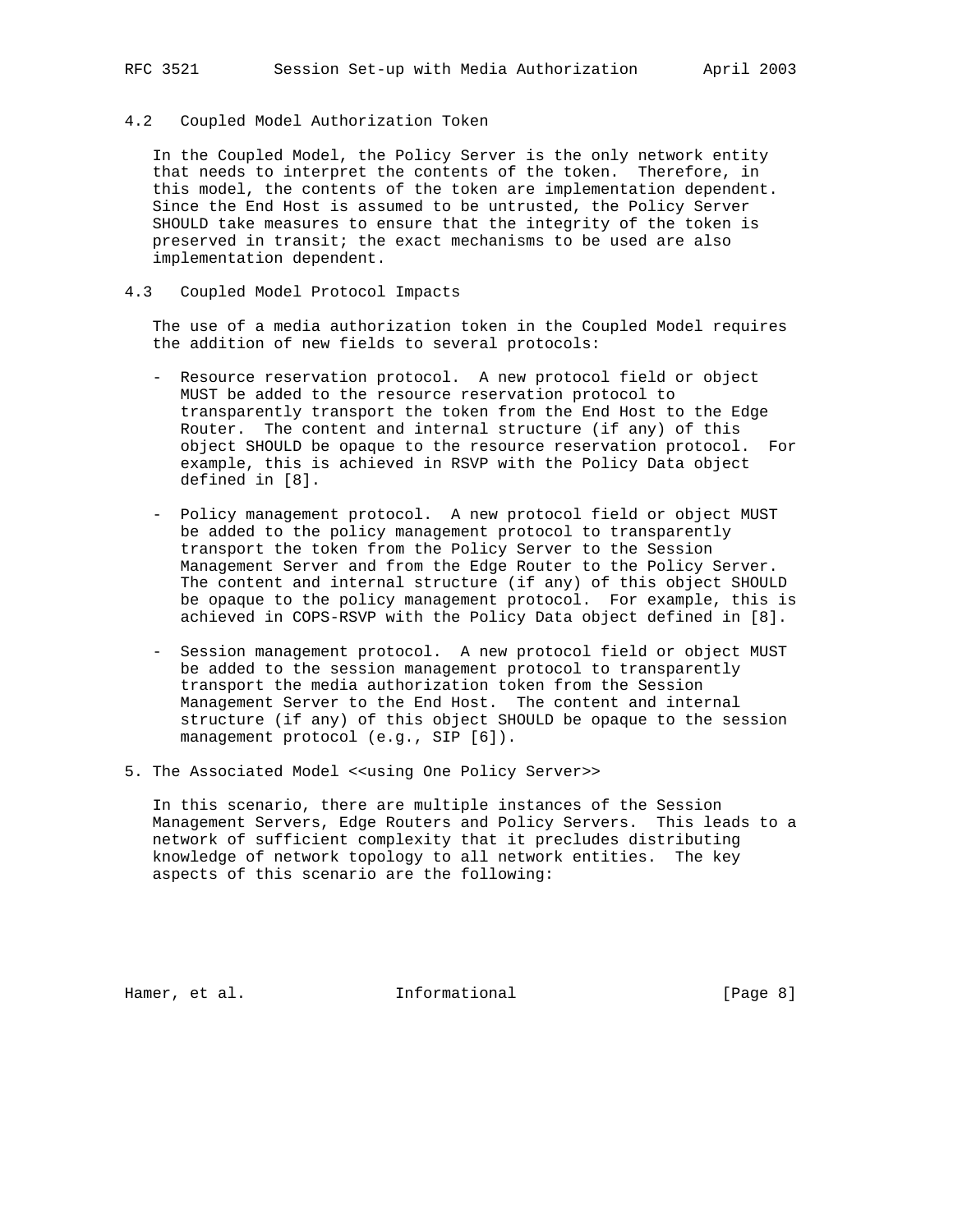- Policy decisions, including media authorization, are made by the same Policy Server for both the Session Management Server and the Edge Router. However, the Policy Server may change on a per transaction basis, i.e., on a per policy request basis.
- The Edge Router, Session Management Server and Policy Server involved in establishing the session are not known a priori. For example, the End Host may be dynamically configured to use one of a pool of Session Management Servers and each of the Session Management Servers may be statically configured to use one of a pool of Policy Servers.

 In another example, the End Host may be mobile and continually changing the Edge Router that its point of attachment uses to communicate with the rest of the network.

 - There are pre-defined trust relationships between the SMS and the PS and between the ER and the PS.



Figure 3: The Associated Model using One Policy Server

5.1 Associated Model Message Flows <<using One Policy Server>>

 In this model, it is assumed that a Policy Server can make decisions for both the Service Control and Resource Control Domains and that there are pre-defined trust relationships between the PS and SMS and between the PS and ER. Communications between these entities are then possible as described below. Only the originating side flows are described for simplicity. The same concepts apply to the terminating side.

Hamer, et al. 10 Informational 10 100 [Page 9]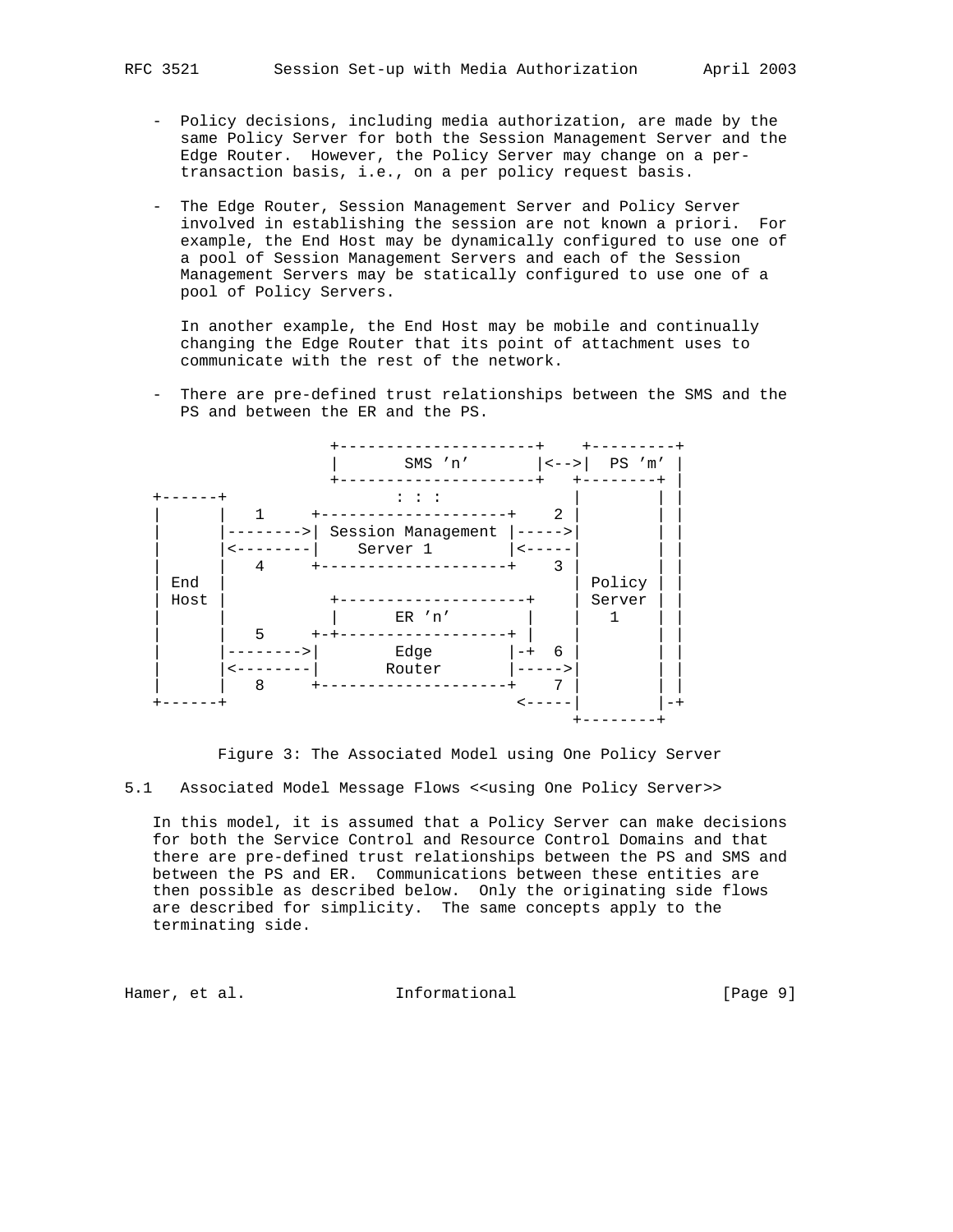- - 1. The End Host issues a session set-up request (e.g., SIP INVITE) to the Session Management Server indicating, among other things, the media streams to be used in the session. As part of this step, the End Host may authenticate itself to the Session Management Server.
	- 2. The Session Management Server, possibly after waiting for negotiation of the media streams to be completed, sends a policy decision request (e.g., COPS REQ) to the Policy Server in order to determine if the session set-up request should be allowed to proceed.
	- 3. The Policy Server sends a decision (e.g., COPS DEC) to the Session Management Server, possibly after modifying the parameters of the media to be used. Included in this response is a "token" that can subsequently be used by the Policy Server to identify the session and the media it has authorized.
	- 4. The Session Management Server sends a response to the End Host (e.g., SIP 200 or 183) indicating that session set-up is complete or is progressing. Included in this response is a description of the negotiated media along with the token from the Policy Server.
	- 5. The End Host issues a request (e.g., RSVP PATH) to reserve the resources necessary to provide the required QoS for the media stream. Included in this request is the token from the Policy Server provided via the Session Management Server.
	- 6. The Edge Router intercepts the reservation request and inspects the token to learn which Policy Server authorized the media. It then sends a policy decision request to that Policy Server in order to determine if the resource reservation request should be allowed to proceed. Included in this request is the token from the Policy Server provided by the End Host. The Policy Server uses this token to correlate the request for resources with the media authorization previously provided to the Session Management Server.
	- 7. The Policy Server sends a decision to the Edge Router, possibly after modifying the parameters of the resources to be reserved.
	- 8. The Edge Router, possibly after waiting for end-to-end negotiation for resources to be completed, sends a response to the End Host (e.g., RSVP RESV) indicating that resource reservation is complete or is progressing.

Hamer, et al. **Informational** [Page 10]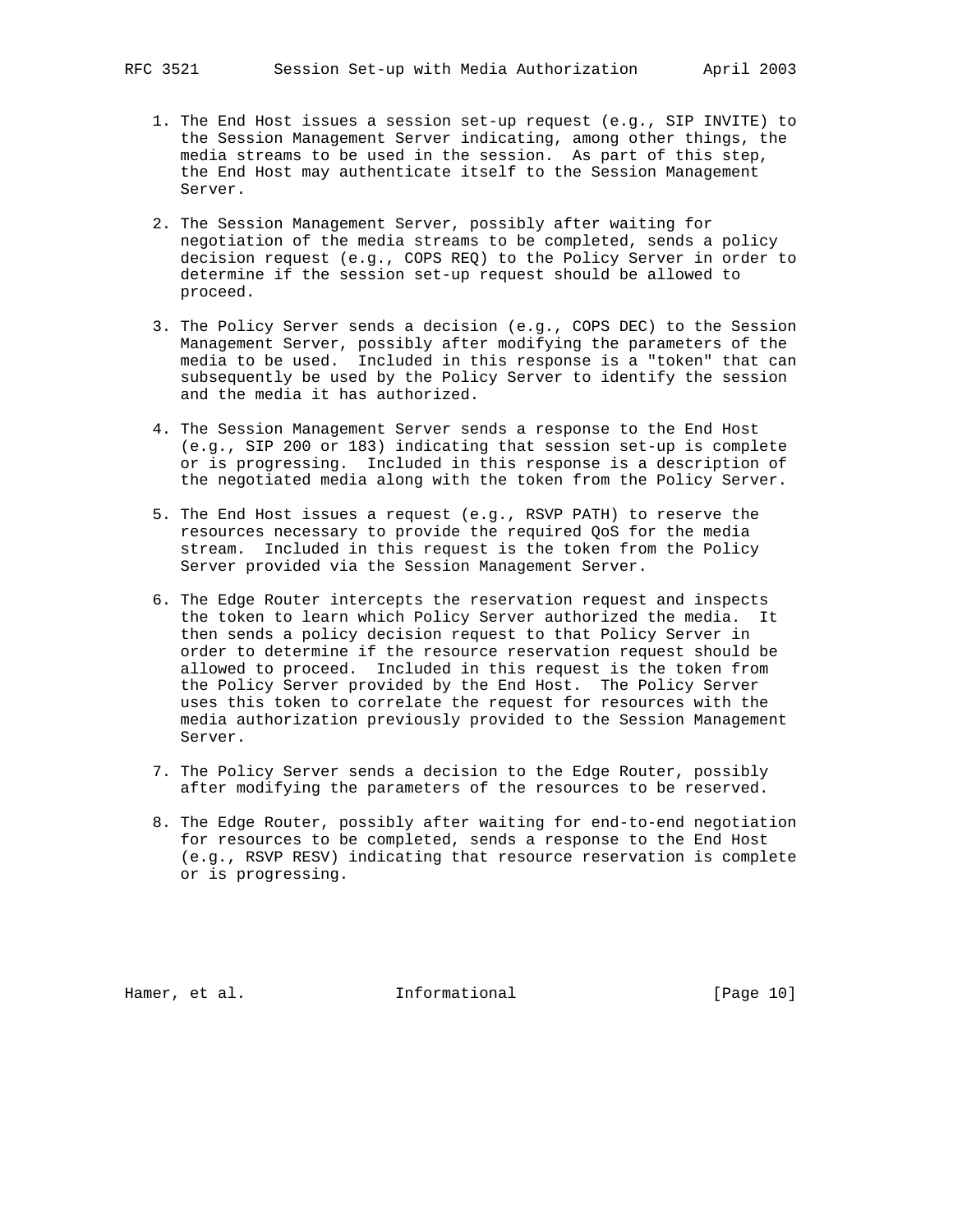5.2 Associated Model Authorization Token <<using One Policy Server>>

 Since the ER does not know which SMS and PS are involved in session establishment, the token MUST include:

- A correlation identifier. This is information that the Policy Server can use to correlate the resource reservation request with the media authorized during session set up. The Policy Server is the only network entity that needs to interpret the contents of the correlation identifier therefore, in this model, the contents of the correlation identifier are implementation dependent. Since the End Host is assumed to be untrusted, the Policy Server SHOULD take measures to ensure that the integrity of the correlation identifier is preserved in transit; the exact mechanisms to be used are also implementation dependent.
- The identity of the authorizing entity. This information is used by the Edge Router to determine which Policy Server should be used to solicit resource policy decisions.

 In some environments, an Edge Router may have no means for determining if the identity refers to a legitimate Policy Server within its domain. In order to protect against redirection of authorization requests to a bogus authorizing entity, the token SHOULD also include:

 - Authentication data. This authentication data is calculated over all other fields of the token using an agreed mechanism. The mechanism used by the Edge Router is beyond the scope of this document.

The detailed semantics of an authorization token are defined in [4].

5.3 Associated Model Protocol Impacts <<using One Policy Server>>

 The use of a media authorization token in this version of the Associated Model requires the addition of new fields to several protocols:

 - Resource reservation protocol. A new protocol field or object MUST be added to the resource reservation protocol to transparently transport the token from the End Host to the Edge Router. The content and internal structure of this object MUST be specified so that the Edge Router can distinguish between the elements of the token described in Section 5.2. For example, this is achieved in RSVP with the Policy Data object defined in [8].

Hamer, et al. **Informational** [Page 11]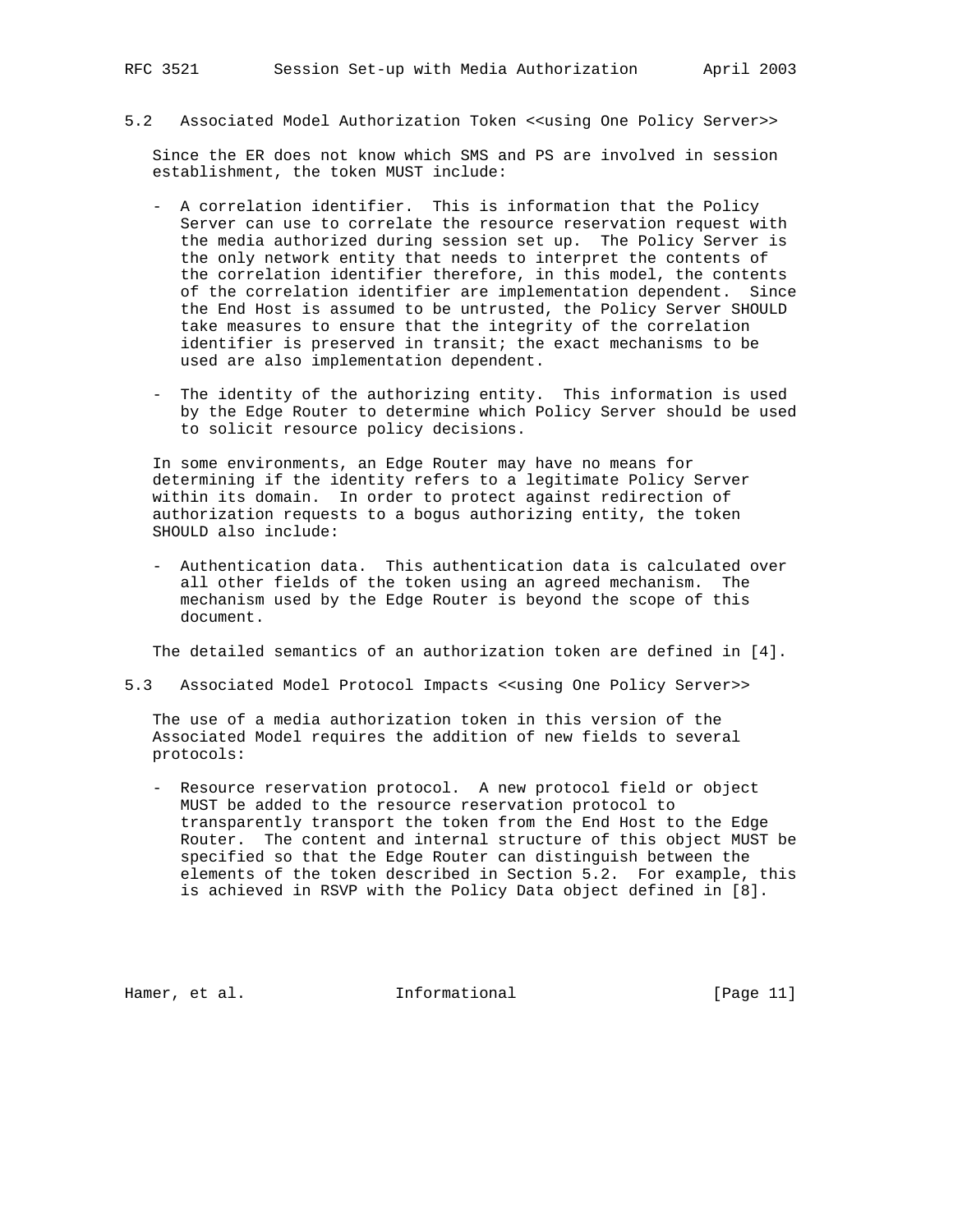- Policy management protocol. A new protocol field or object MUST be added to the policy management protocol to transparently transport the token -- or at least the correlation identifier - from the Edge Router to the Policy Server. The content and internal structure of this object SHOULD be opaque to the policy management protocol. For example, this is achieved in COPS-RSVP with the Policy Data object defined in [8].
- Session management protocol. A new protocol field or object MUST be added to the session management protocol to transparently transport the media authorization token from the Session Management Server to the End Host. The content and internal structure of this object SHOULD be opaque to the session management protocol (e.g., SIP [6]).
- 5.4 Associated Model Network Impacts <<using One Policy Server>>

 The use of a media authorization token in this version of the Associated Model requires that the Edge Router inspect the token to learn which Policy Server authorized the media. In some environments, it may not be possible for the Edge Router to perform this function; in these cases, an Associated Model using Two Policy Servers (section 6) is required.

 This version of the Associated Model also requires that the Edge Router interact with multiple Policy Servers. Policy decisions are made by the same Policy Server for both the Session Management Server and the Edge Router, however the Policy Server may change on per transaction basis. Note that the COPS framework does not currently allow PEPs to change PDP on a per-transaction basis. To use this model, a new framework must be defined for policy decision outsourcing. This model also implies that the Policy Servers are able to interact and/or make decisions for the Edge Router in a consistent manner (e.g., as though there is only a single RCD Policy Server). How this is accomplished is beyond the scope of this document.

6. The Associated Model <<using Two Policy Servers>>

 In this scenario, there are multiple instances of the Session Management Servers, Edge Routers and Policy Servers. This leads to a network of sufficient complexity that it precludes distributing knowledge of network topology to all network entities. The key aspects of this scenario are the following:

 - Policy decisions, including media authorization, are made by Policy Servers.

Hamer, et al. 10 Informational 10 [Page 12]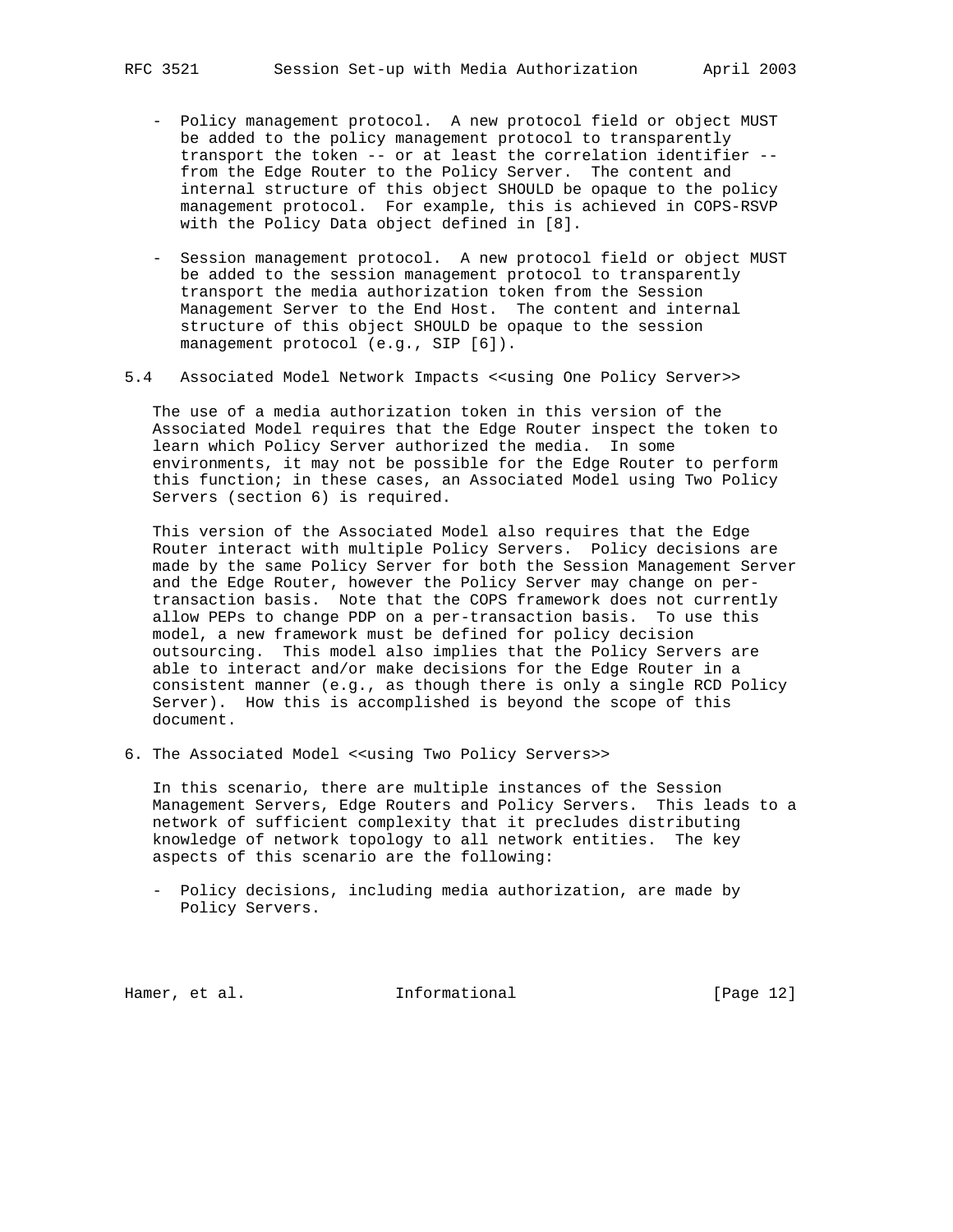- There is a PS in the Resource Control Domain that is separate from the PS in the Service Control Domain.
- The Edge Router, Session Management Server and Policy Servers involved in establishing the session are not known a priori. For example, the End Host may be dynamically configured to use one of a pool of Session Management Servers or the End Host may be mobile and continually changing the Edge Router that it uses to communicate with the rest of the network.
- There is a pre-defined trust relationship between the SMS and the SCD PS.
- There is a pre-defined trust relationship between the ER and the RCD PS.
- There is a pre-defined trust relationship between the RCD and SCD Policy Servers.



Figure 4: The Associated Model using Two Policy Servers

6.1 Associated Model Message Flows <<using Two Policy Servers>>

 In this model, it is assumed that there is one Policy Server for the Service Control Domain and a different Policy Server for the Resource Control Domain. There are pre-defined trust relationships between the SCD PS and SMS, between the RCD PS and ER and between the RCD and SCD Policy Servers. Communications between these entities are then possible as described below. Only the originating side flows are described for simplicity. The same concepts apply to the terminating side.

Hamer, et al. 10 Informational 10 [Page 13]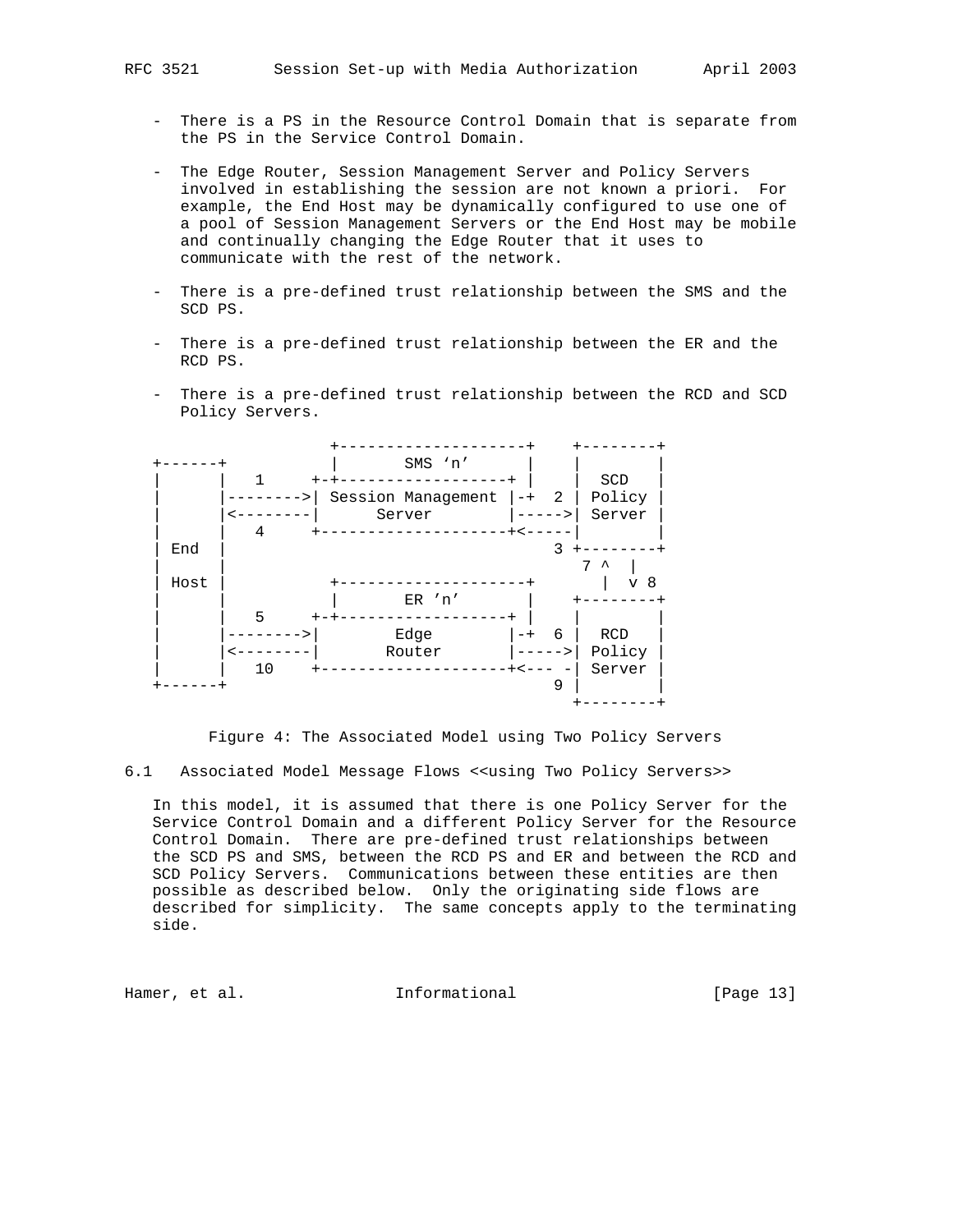- - 1. The End Host issues a session set-up request (e.g., SIP INVITE) to the Session Management Server indicating, among other things, the media streams to be used in the session. As part of this step, the End Host may authenticate itself to the Session Management Server.
	- 2. The Session Management Server, possibly after waiting for negotiation of the media streams to be completed, sends a policy decision request (e.g., COPS REQ) to the SCD Policy Server in order to determine if the session set-up request should be allowed to proceed.
	- 3. The SCD Policy Server sends a decision (e.g., COPS DEC) to the Session Management Server, possibly after modifying the parameters of the media to be used. Included in this response is a "token" that can subsequently be used by the SCD Policy Server to identify the session and the media it has authorized.
	- 4. The Session Management Server sends a response to the End Host (e.g., SIP 200 or 183) indicating that session set-up is complete or is progressing. Included in this response is a description of the negotiated media along with the token from the SCD Policy Server.
	- 5. The End Host issues a request (e.g., RSVP PATH) to reserve the resources necessary to provide the required QoS for the media stream. Included in this request is the token from the SCD Policy Server provided via the Session Management Server.
	- 6. The Edge Router intercepts the reservation request and sends a policy decision request (e.g., COPS REQ) to the RCD Policy Server in order to determine if the resource reservation request should be allowed to proceed. Included in this request is the token from the SCD Policy Server provided by the End Host.
	- 7. The RCD Policy Server uses this token to learn which SCD Policy Server authorized the media. It then sends an authorization request [11] to that SCD Policy Server in order to determine if the resource reservation request should be allowed to proceed. Included in this request is the token from the SCD Policy Server provided by the End Host.
	- 8. The SCD Policy Server uses this token to correlate the request for resources with the media authorization previously provided to the Session Management Server. The SCD Policy Server sends a decision [11] to the RCD Policy Server on whether the requested resources are within the bounds authorized by the SCD Policy Server.

Hamer, et al. 10. Informational 1. [Page 14]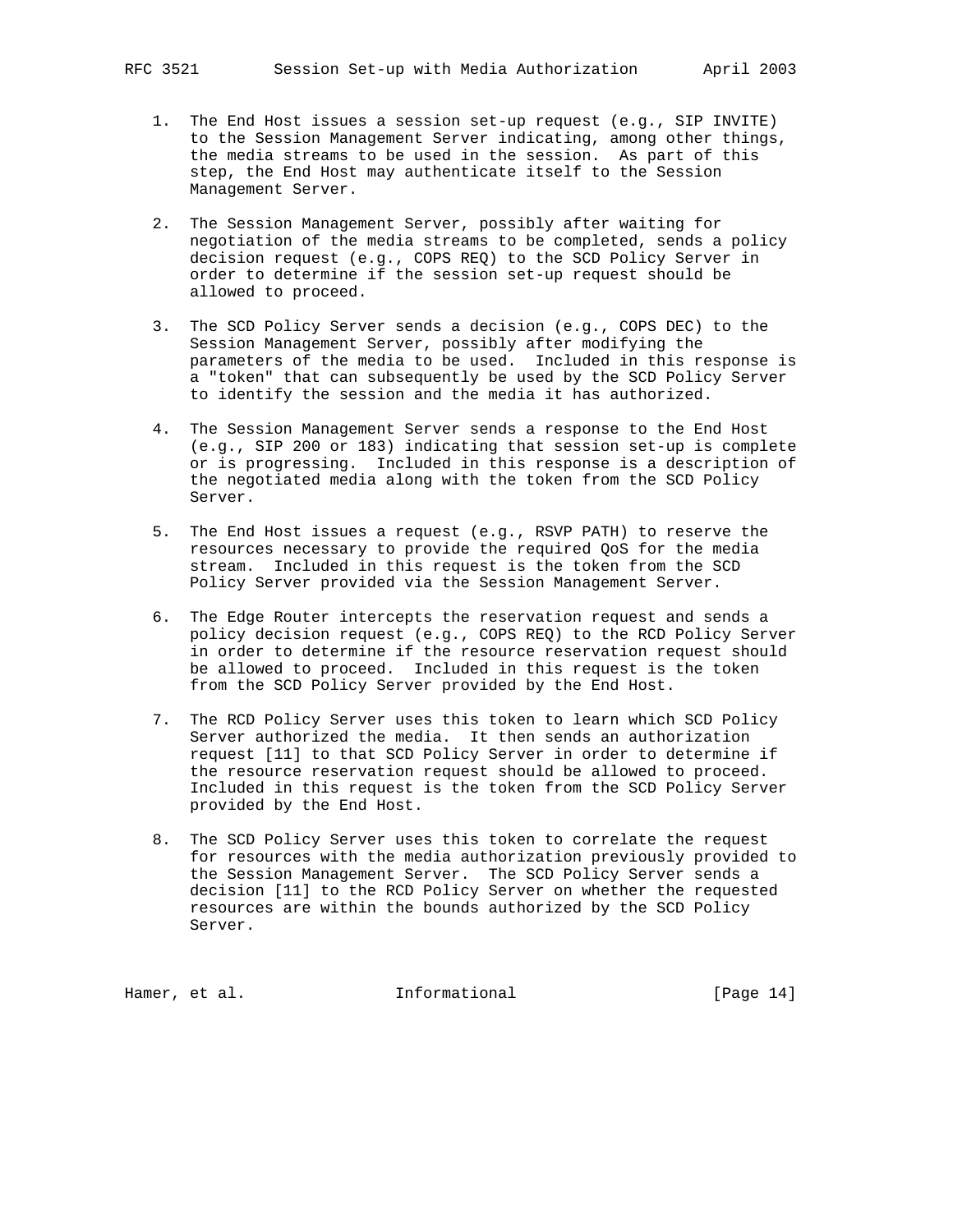- 9. The RCD Policy Server sends a decision (e.g., COPS DEC) to the Edge Router, possibly after modifying the parameters of the resources to be reserved.
- 10. The Edge Router, possibly after waiting for end-to-end negotiation for resources to be completed, sends a response to the End Host (e.g., RSVP RESV) indicating that resource reservation is complete or is progressing
- 6.2 Associated Model Authorization Token <<using Two Policy Servers>>

 Since the RCD Policy Server does not know which SMS and SCD PS are involved in session establishment, the token MUST include:

- A correlation identifier. This is information that the SCD Policy Server can use to correlate the resource reservation request with the media authorized during session set up. The SCD Policy Server is the only network entity that needs to interpret the contents of the correlation identifier therefore, in this model, the contents of the correlation identifier are implementation dependent. Since the End Host is assumed to be untrusted, the SCD Policy Server SHOULD take measures to ensure that the integrity of the correlation identifier is preserved in transit; the exact mechanisms to be used are also implementation dependent.
- The identity of the authorizing entity. This information is used by the RCD Policy Server to determine which SCD Policy Server should be used to verify the contents of the resource reservation request.

 In some environments, an RCD Policy Server may have no means for determining if the identity refers to a legitimate SCD Policy Server. In order to protect against redirection of authorization requests to a bogus authorizing entity, the token SHOULD include:

 - Authentication data. This authentication data is calculated over all other fields of the token using an agreed mechanism. The mechanism used by the RCD Policy Server is beyond the scope of this document.

 Note that the information in this token is the same as that in Section 5.2 for the "One Policy Server" scenario.

The detailed semantics of an authorization token are defined in [4].

Hamer, et al. 10 Informational 10 [Page 15]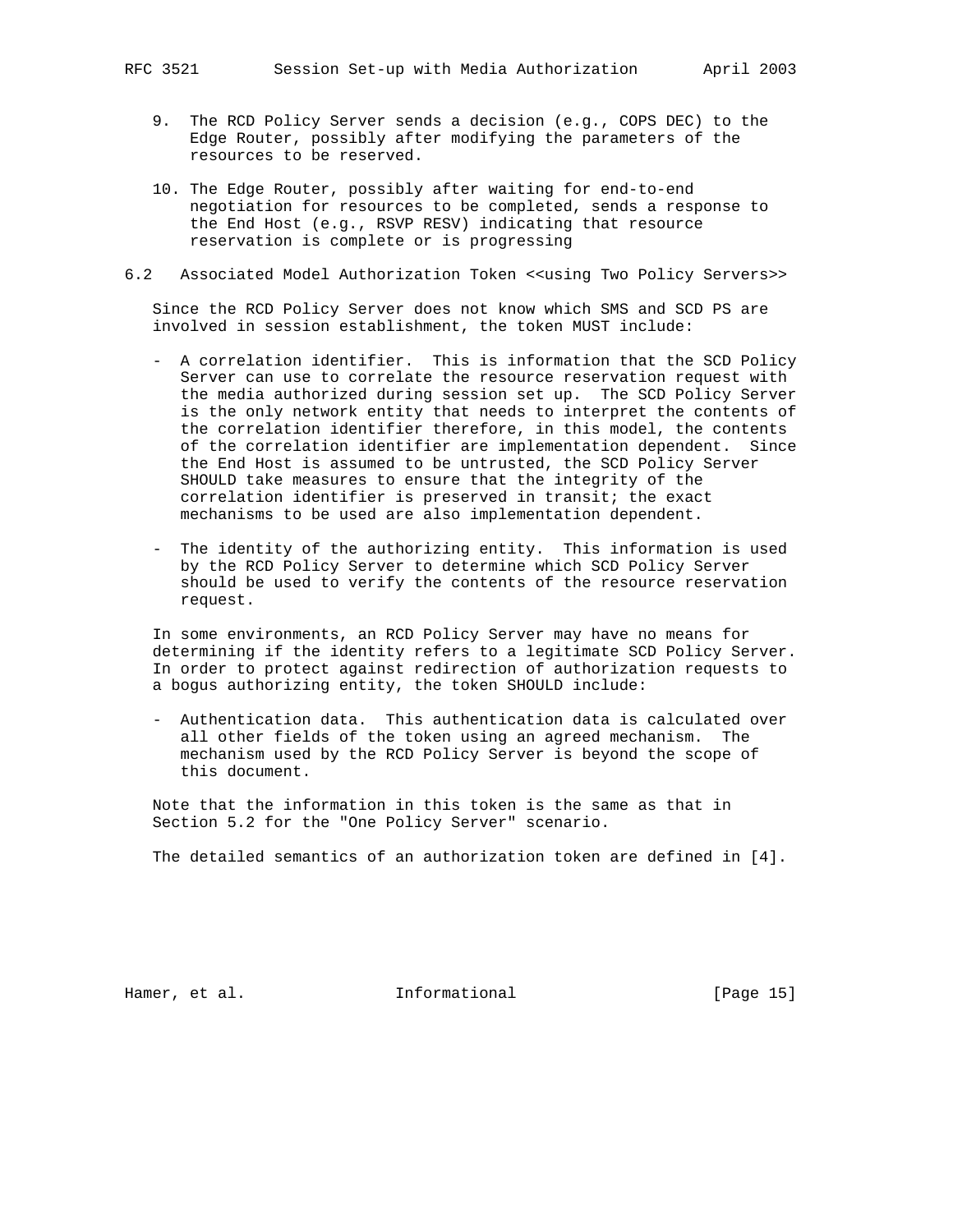6.3 Associated Model Protocol Impacts <<using Two Policy Servers>>

 The use of a media authorization token in this version of the Associated Model requires the addition of new fields to several protocols:

- Resource reservation protocol. A new protocol field or object MUST be added to the resource reservation protocol to transparently transport the token from the End Host to the Edge Router. The content and internal structure of this object SHOULD be opaque to the resource reservation protocol. For example, this is achieved in RSVP with the Policy Data object defined in [8].
- Policy management protocol. A new protocol field or object MUST be added to the policy management protocol to transport the token from the SCD Policy Server to the Session Management Server and from the Edge Router to the RCD Policy Server. The content and internal structure of this object MUST be specified so that the Policy Servers can distinguish between the elements of the token described in Section 6.2. For example, this is achieved in COPS- RSVP with the Policy Data object defined in [8].
- Session management protocol. A new protocol field or object MUST be added to the session management protocol to transparently transport the media authorization token from the Session Management Server to the End Host. The content and internal structure of this object SHOULD be opaque to the session management protocol (e.g., SIP [6]).

 Note that these impacts are the same as those discussed in Section 5.3 for the "One Policy Server" scenario. However the use of two Policy Servers has one additional impact:

- Authorization protocol. A new protocol field or object MUST be added to the authorization protocol to transport the token from the RCD Policy Server to the SCD Policy Server. The content and internal structure of this object MUST be specified so that the Policy Servers can distinguish between the elements of the token described in Section 6.2.
- 7. The Non-Associated Model

 In this scenario, the Session Management Servers and Edge Routers are associated with different Policy Servers, the network entities do not have a priori knowledge of the topology of the network and there are no pre-established trust relationships between entities in the Resource Control Domain and entities in the Service Control Domain. The key aspects of this scenario are the following:

Hamer, et al. 10 Informational 10 [Page 16]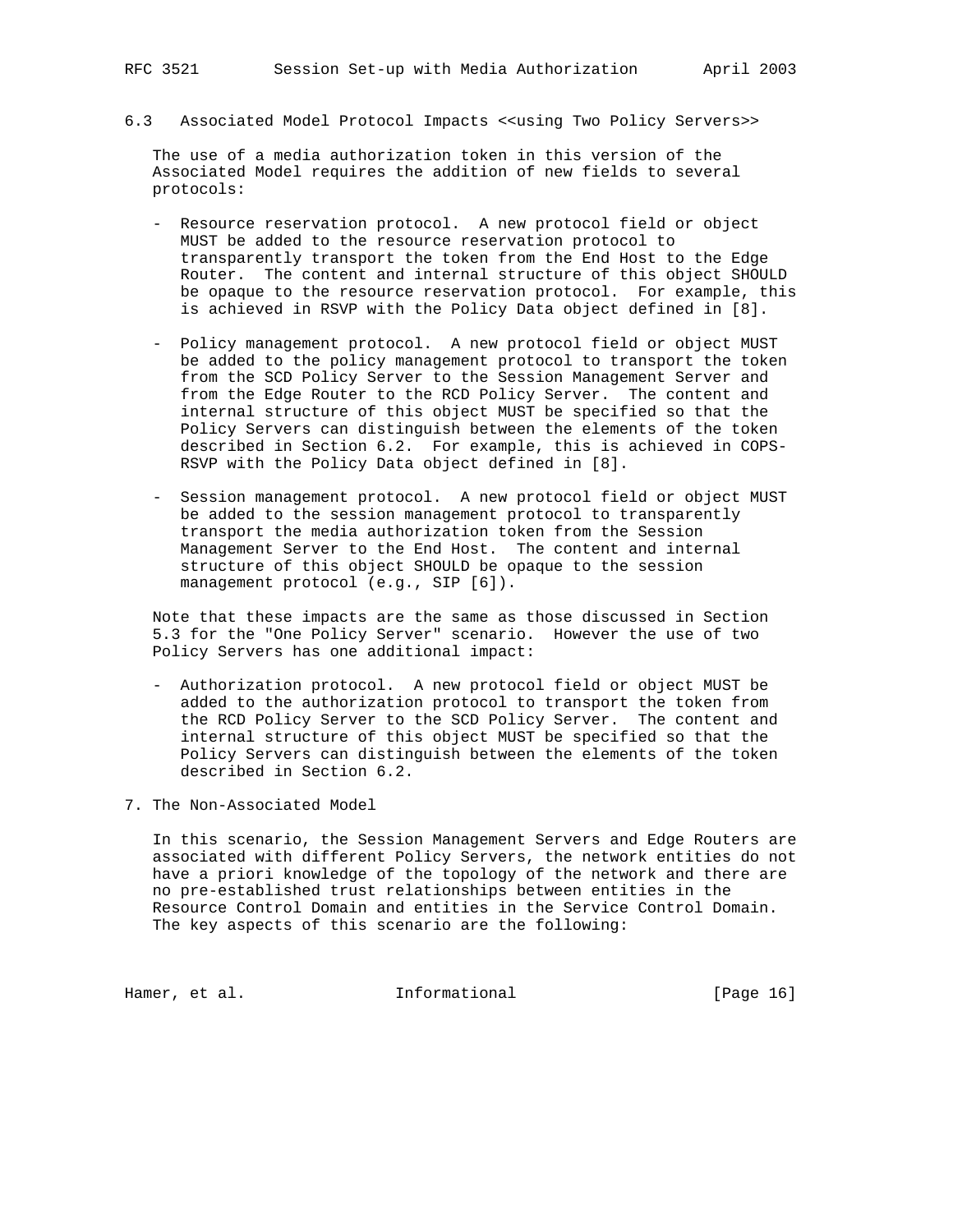- Policy decisions, including media authorization, are made by Policy Servers.
- The PS in the Resource Control Domain is separate from the PS in the Service Control Domain.
- There is a pre-defined trust relationship between the SMS and the SCD PS.
- There is a pre-defined trust relationship between the ER and the RCD PS.
- There are no pre-defined trust relationships between the ER and SMS or between the RCD and SCD Policy Servers.



Figure 5: The Non-Associated Model

## 7.1 Non-Associated Model Message Flow

 In this model it is assumed that the policy servers make independent decisions for their respective domains, obviating the need for information exchange between policy servers. This model also enables session authorization when communication between policy servers is not possible for various reasons. It may also be used as a means to speed up session setup and still ensure proper authorization is performed.

 This model does not preclude the possibility that the policy servers may communicate at other times for other purposes (e.g., exchange of accounting information).

Hamer, et al. 10 Informational 10 [Page 17]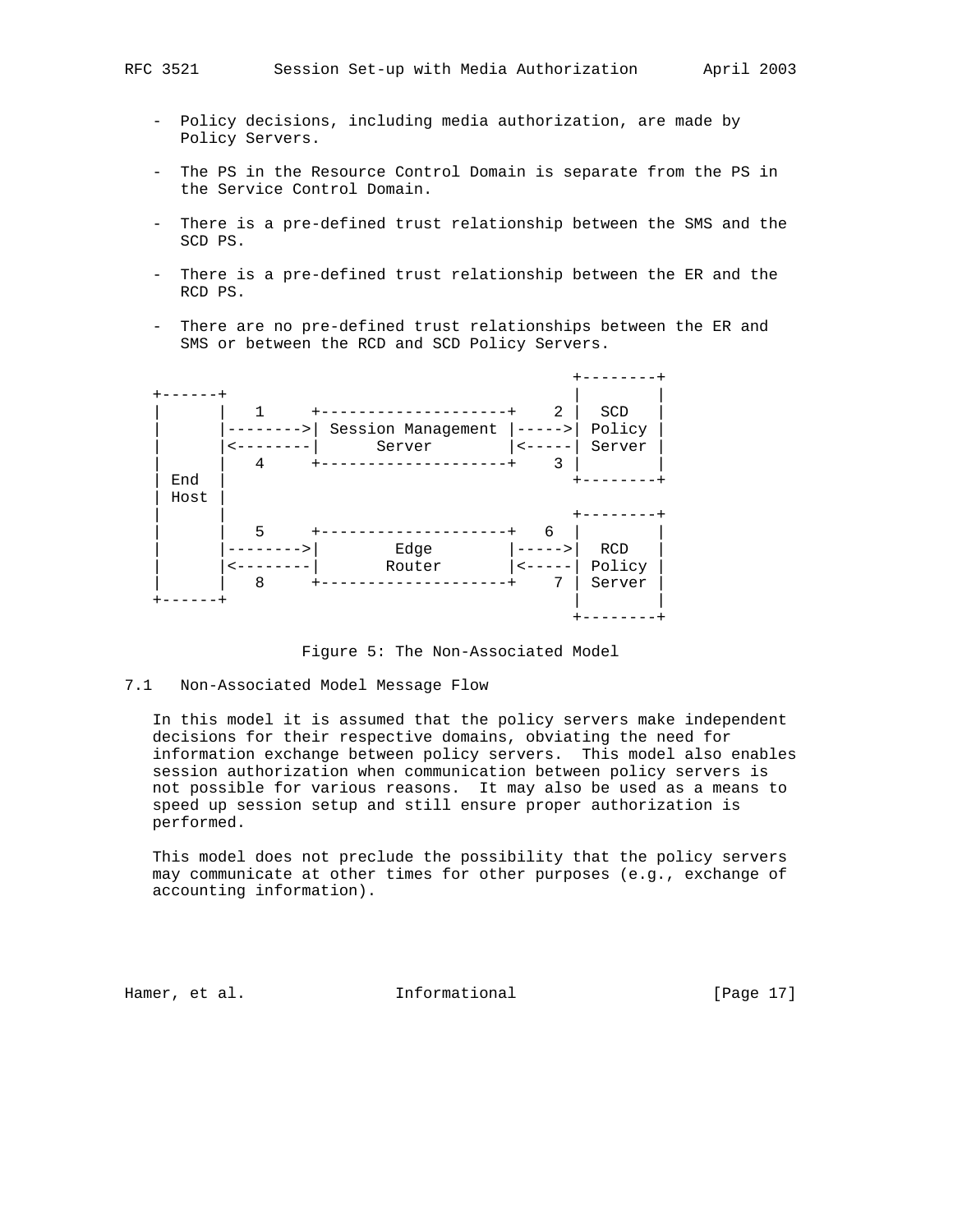Communications between network entities in this model is described below. Only the originating side flows are described for simplicity. The same concepts apply to the terminating side.

- 1. The End Host issues a session set-up request (e.g., SIP INVITE) to the Session Management Server indicating, among other things, the media streams to be used in the session. As part of this step, the End Host may authenticate itself to the Session Management Server.
- 2. The Session Management Server, possibly after waiting for negotiation of the media streams to be completed, sends a policy decision request (e.g., COPS REQ) to the SCD Policy Server in order to determine if the session set-up request should be allowed to proceed.
- 3. The SCD Policy Server sends a decision (e.g., COPS DEC) to the Session Management Server, possibly after modifying the parameters of the media to be used. Included in this response is a "token" that can subsequently be used by the RCD Policy Server to determine what media has been authorized.
- 4. The Session Management Server sends a response to the End Host (e.g., SIP 200 or 183) indicating that session set-up is complete or is progressing. Included in this response is a description of the negotiated media along with the token from the SCD Policy Server.
- 5. The End Host issues a request (e.g., RSVP PATH) to reserve the resources necessary to provide the required QoS for the media stream. Included in this request is the token from the SCD Policy Server provided via the Session Management Server.
- 6. The Edge Router intercepts the reservation request and sends a policy decision request (e.g., COPS REQ) to the RCD Policy Server in order to determine if the resource reservation request should be allowed to proceed. Included in this request is the token from the SCD Policy Server provided by the End Host.
- 7. The RCD Policy Server uses this token to extract information about the media that was authorized by the SCD Policy Server. The RCD Policy Server uses this information in making its decision on whether the resource reservation should be allowed to proceed.

 The Policy Server sends a decision (e.g., COPS DEC) to the Edge Router, possibly after modifying the parameters of the resources to be reserved.

Hamer, et al. 10 Informational 10 [Page 18]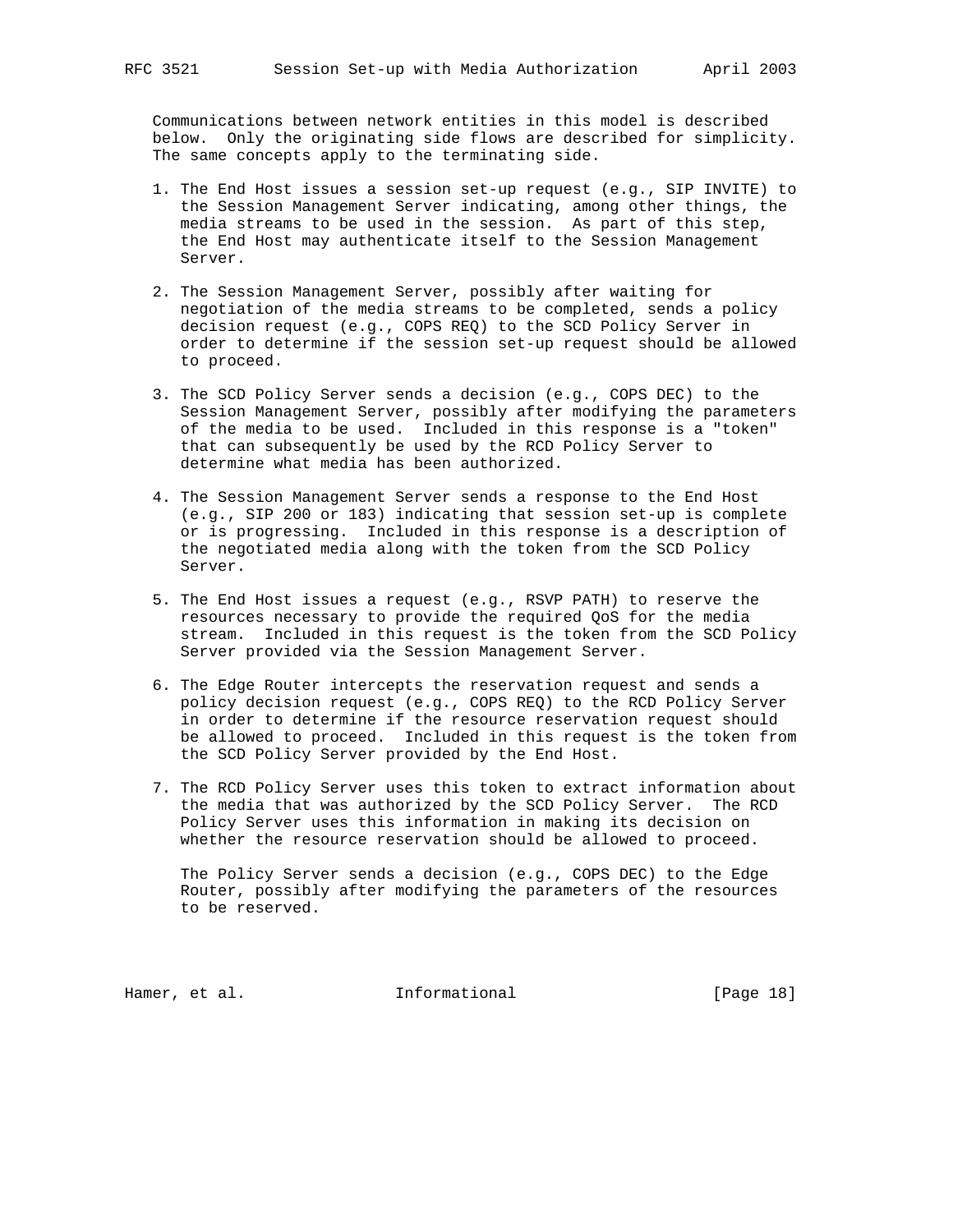- 8. The Edge Router, possibly after waiting for end-to-end negotiation for resources to be completed, sends a response to the End Host (e.g., RSVP RESV) indicating that resource reservation is complete or is progressing
- 7.2 Non-Associated Model Authorization Token

 In this model, the token MUST contain sufficient information to allow the RCD Policy Server to make resource policy decisions autonomously from the SCD Policy Server. The token is created using information about the session received by the SMS. The information in the token MUST include:

- Calling party name or IP address (e.g., from SDP "c=" parameter).
- Called party name or IP address (e.g., from SDP "c=" parameter).
- The characteristics of (each of) the media stream(s) authorized for this session (e.g., codecs, maximum bandwidth from SDP "m=" and/or "b=" parameters).
- The authorization lifetime. To protect against replay attacks, the token should be valid for only a few seconds after the start time of the session.
- The identity of the authorizing entity to allow for validation of the token.
- Authentication data used to prevent tampering with the token. This authentication data is calculated over all other fields of the token using an agreed mechanism. The mechanism used by the RCD Policy Server is beyond the scope of this document.

Furthermore, the token MAY include:

- The lifetime of (each of) the media stream(s) (e.g., from SDP "t=" parameter). This field may be useful in pre-paid scenarios in order to limit the lifetime of the session.
- The Calling and called party port numbers (e.g., from the "m=" parameter).

The detailed semantics of an authorization token are defined in [4].

7.3 Non-Associated Model Protocol Impacts

 The use of a media authorization token in the Non-Associated Model requires the addition of new fields to several protocols:

Hamer, et al. 10 Informational 19 [Page 19]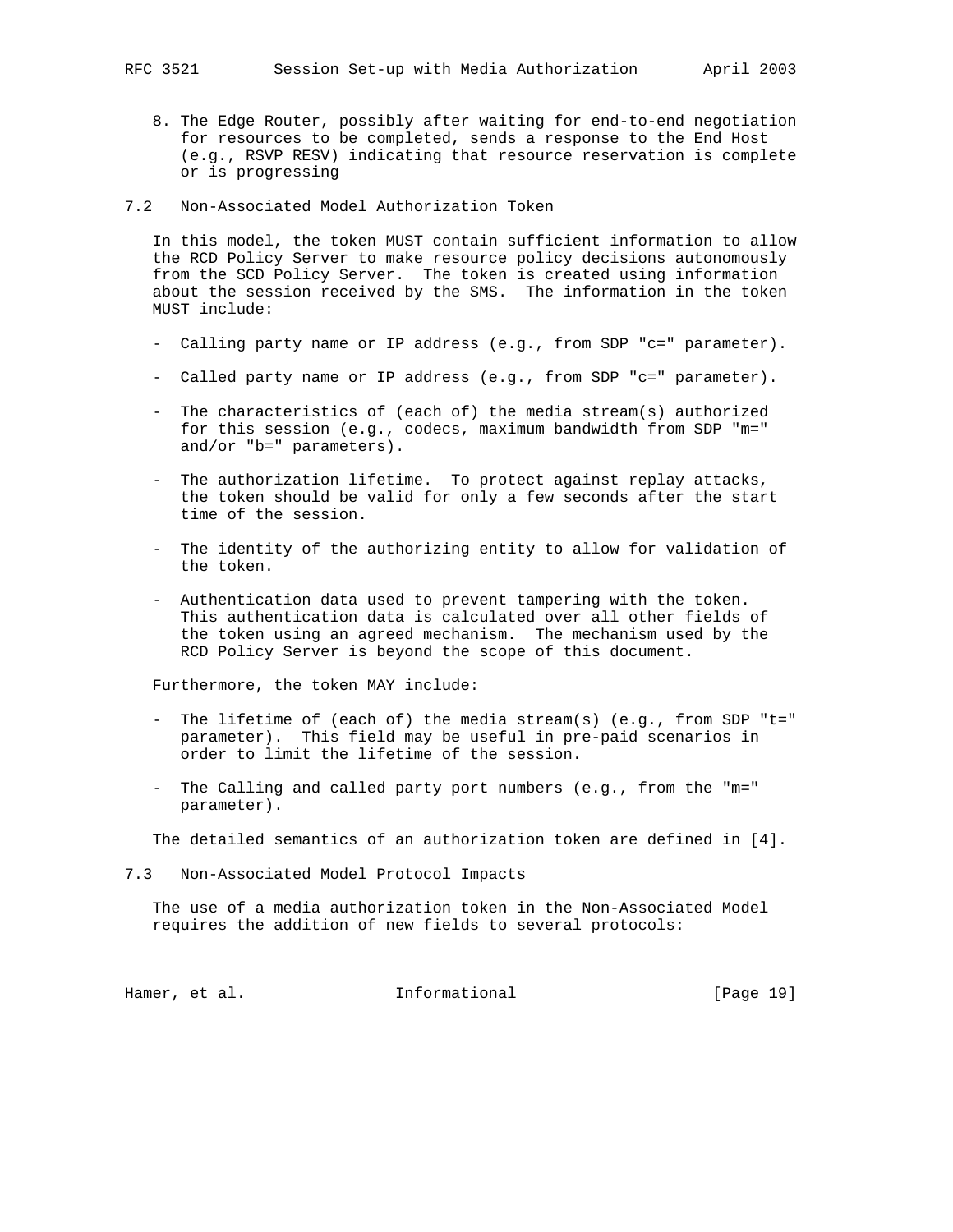- Resource reservation protocol. A new protocol field or object MUST be added to the resource reservation protocol to transparently transport the token from the End Host to the Edge Router. The content and internal structure of this object SHOULD be opaque to the resource reservation protocol. For example, this is achieved in RSVP with the Policy Data object defined in [8].
- Policy management protocol. A new protocol field or object MUST be added to the policy management protocol to transport the token from the SCD Policy Server to the Session Management Server and from the Edge Router to the RCD Policy Server. The content and internal structure of this object MUST be specified so that the Policy Servers can distinguish between the elements of the token described in Section 7.2. For example, this is achieved in COPS- RSVP with the Policy Data object defined in [8].
- Session management protocol. A new protocol field or object MUST be added to the session management protocol to transparently transport the media authorization token from the Session Management Server to the End Host. The content and internal structure of this object SHOULD be opaque to the session management protocol (e.g., SIP [6]).
- 8. Conclusions

 This document defines three models for session set-up with media authorization:

- The Coupled Model which assumes a priori knowledge of network topology and where pre-established trust relationships exist between network entities.
- The Associated Model where there are common or trusted policy servers but knowledge of the network topology is not known a priori.
- The Non-Associated Model where knowledge of the network topology is not known a priori, where there are different policy servers involved and where a trust relationship does not exist between the policy servers.

 The Associated Model is applicable to environments where the network elements involved in establishing a session have a pre-determined trust relationship but where their identities must be determined dynamically during session set up. The Non-Associated Model is applicable to environments where there is a complex network topology and/or where trust relationships between domains do not exist (e.g., when they are different business entities).

Hamer, et al. 1nformational 1999 [Page 20]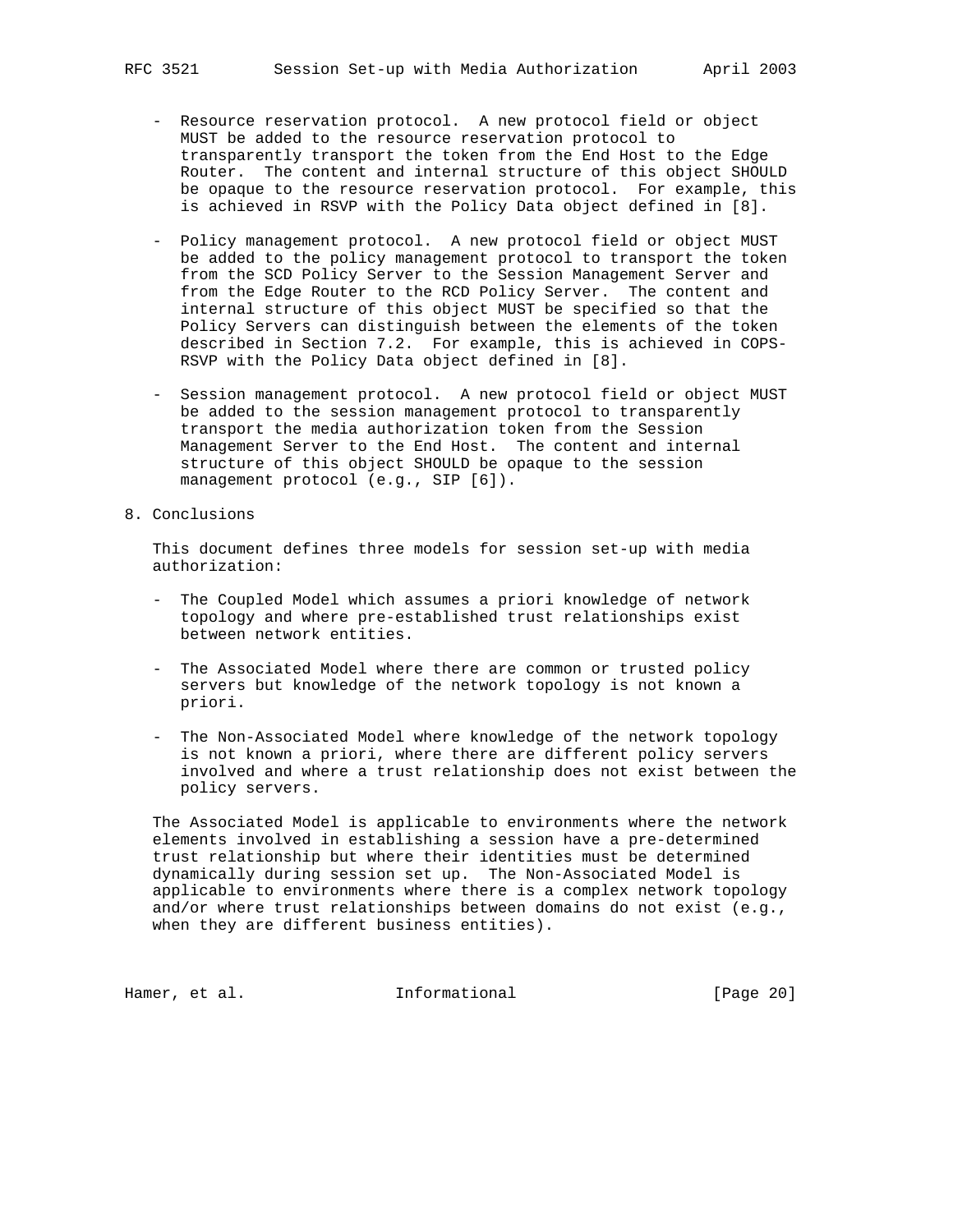In any given network, one or more of these models may be applicable. Indeed, the model to be used may be chosen dynamically during session establishment based on knowledge of the end points involved in the call. In all cases, however, there is no need for the End Host or the Session Management Server to understand or interpret the authorization token - to them it is an opaque protocol element that is simply copied from one container protocol to another.

 Finally, the framework defined in this document is extensible to any kind of session management protocol coupled to any one of a number of resource reservation and/or policy management protocols.

9. Security Considerations

 The purpose of this document is to describe a mechanism for media authorization to prevent theft of service.

 For the authorization token to be effective, its integrity MUST be guaranteed as it passes through untrusted network entities such as the End Host. This can be achieved by using authentication data. There is no requirement for encryption of the token since it does not contain confidential information that may be used by malicious users.

 This document assumes that trust relationships exist between various network entities, as described in each of the models. The means for establishing these relationships are beyond the scope of this document.

 The different interfaces between the network entities described in this document have different natures requiring different security characteristics:

- The edge router and RCD policy server MUST have a trust relationship. If necessary, this relationship can be enforced through a formal security association [14].
- The network policies exchanged over the interface between edge router and RCD policy server SHOULD be integrity protected. This can be accomplished using integrity mechanisms built into the policy control protocol (e.g., the Integrity object in COPS [2]) or through generic IP security mechanisms [14].
- The SCD and RCD policy servers MUST have a trust relationship in the associated model. If necessary, this relationship can be enforced through a formal security association [14].

Hamer, et al. 10 Informational 10 [Page 21]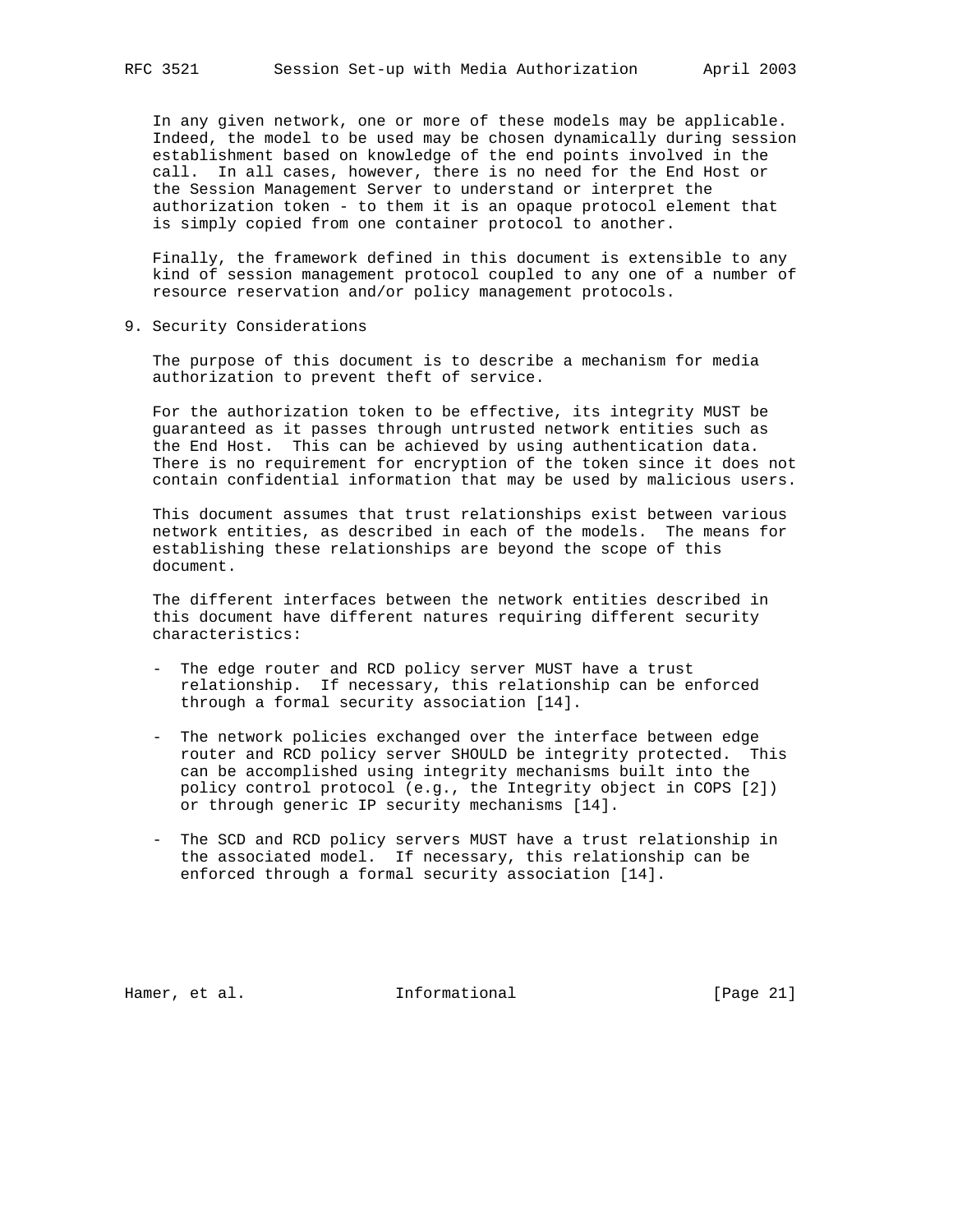- The information exchanged over the interface between policy servers SHOULD be integrity protected. This can be accomplished using integrity mechanisms built into the policy exchange protocol [2] or through generic IP security mechanisms [14].
- The end host SHOULD be authenticated by the RCD to protect against identity theft. The network resource request/responses should be protected against corruption and spoofing. Thus, the interface between host and edge router SHOULD provide integrity and authentication of messages. For example, [13] provides integrity and authentication of RSVP messages.
- The end host SHOULD be authenticated by the SCD to protect against identity theft. The session setup request/response should be protected against corruption and spoofing. Thus, the interface between host and SMS SHOULD provide integrity and authentication of messages.
- The SMS and the SCD policy server MUST have a a trust relationship. If necessary, this relationship can be enforced through a formal security association [14].
- The network policies exchanged over the interface between the SMS and SCD policy server SHOULD be integrity protected. This can be accomplished using integrity mechanisms built into the policy control protocol (e.g., the Integrity object in COPS [2]) or through generic IP security mechanisms [14].
- 10. Normative References
	- [1] Bradner, S., "Key words for use in RFCs to Indicate Requirement Levels", BCP 14, RFC 2119, March 1997.
	- [2] Durham, D., Boyle, J., Cohen, R., Herzog, S., Rajan, R. and A. Sastry, "The COPS (Common Open Policy Service) Protocol", RFC 2748, January 2000.
	- [3] Herzog, S., Boyle, J., Cohen, R., Durham, D., Rajan, R. and A. Sastry, "COPS usage for RSVP", RFC 2749, January 2000.
	- [4] Hamer, L-N., Gage, B., Kosinski, B. and H. Shieh, "Session Authorization Policy Element", RFC 3520, April 2003.
	- [5] Handley, M. and V. Jacobson, "SDP: session description protocol," RFC 2327, April 1998.

Hamer, et al. 10 Informational 10 [Page 22]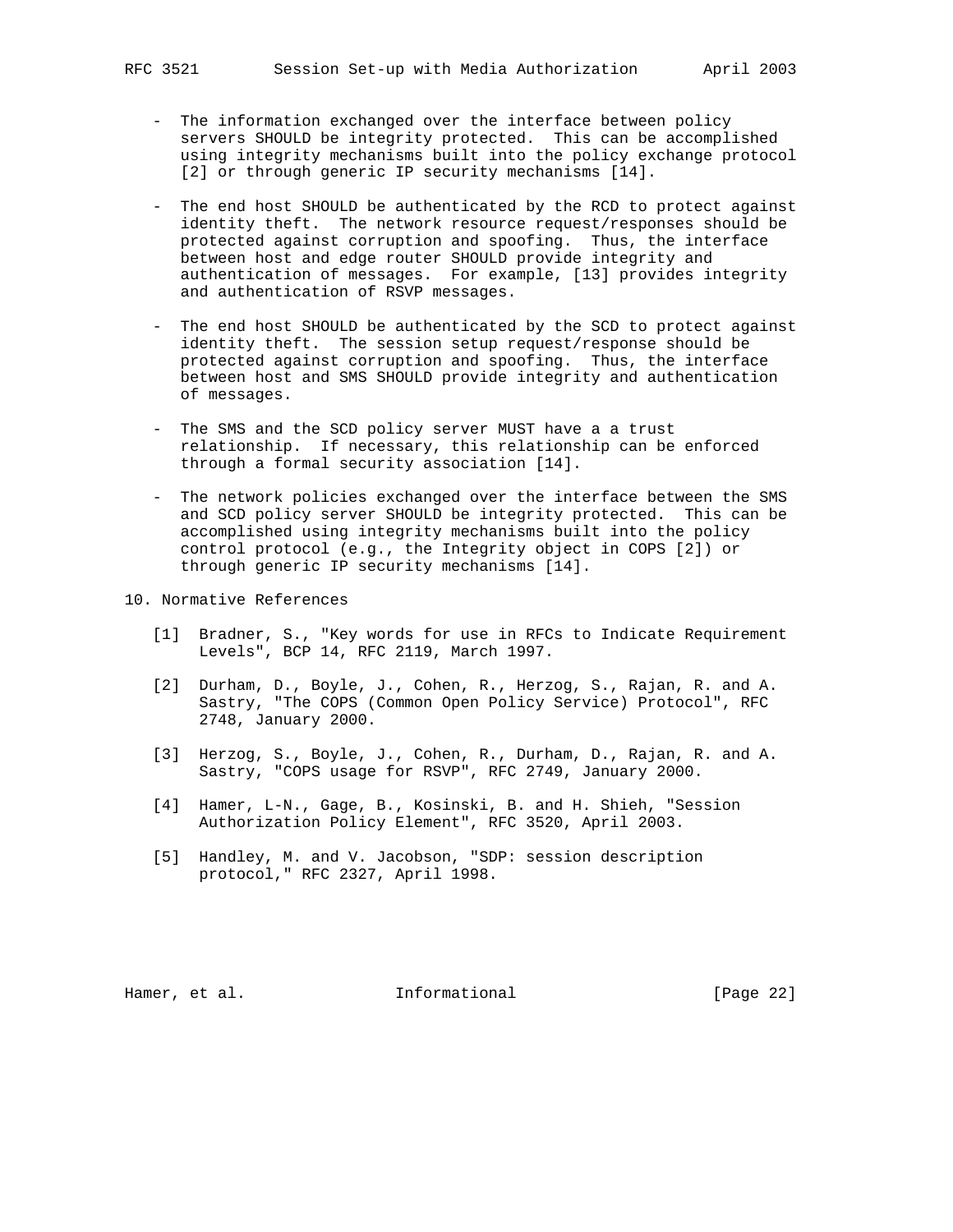- - [6] Rosenberg, J., Schulzrinne, H., Camarillo, G., Johnston, A., Peterson, J., Sparks, R., Handley, M. and E. Schooler, "SIP: Session Initiation Protocol", RFC 3261, June 2002.
	- [7] Braden, R., Zhang, L., Berson, S., Herzog, S. and S. Jamin, "Resource ReSerVation protocol (RSVP) -- version 1 functional specification," RFC 2205, September 1997.
	- [8] Herzog, S., "RSVP Extensions for Policy Control", RFC 2750, January 2000.
	- [9] Chan, K., Seligson, J., Durham, D., Gai, S., McCloghrie, K., Herzog, S., Reichmeyer, F., Yavatkar, R. and A. Smith, "COPS Usage for Policy Provisioning (COPS-PR)", RFC 3084, March 2001.
- 11. Informative References
	- [10] Vollbrecht, J., Calhoun, P., Farrell, S., Gommans, L., Gross, G., de Bruijn, B., de Laat, C., Holdrege, M. and P. Spence, "AAA Authorization Framework", RFC 2904, August 2000.
	- [11] de Laat, C., Gross, G., Gommans, L., Vollbrecht, J. and D. Spence, "Generic AAA Architecture", RFC 2903, August 2000.
	- [12] "PacketCable Dynamic Quality of Service Specification", CableLabs, December 1999.
	- [13] Baker, F., Lindell, B. and M. Talwar, "RSVP Cryptographic Authentication", RFC 2747, January 2000.
	- [14] Kent, S. and R. Atkinson, "Security Architecture for the Internet Protocol", RFC 2401, November 1998.
- 12. Acknowledgments

 The authors would like to thank to following people for their useful comments and suggestions related to this document: Kwok Ho Chan, Doug Reeves, Sam Christie, Matt Broda, Yajun Liu, Brett Kosinski, Francois Audet, Bill Marshall, Diana Rawlins and many others.

Hamer, et al. 10 Informational 10 [Page 23]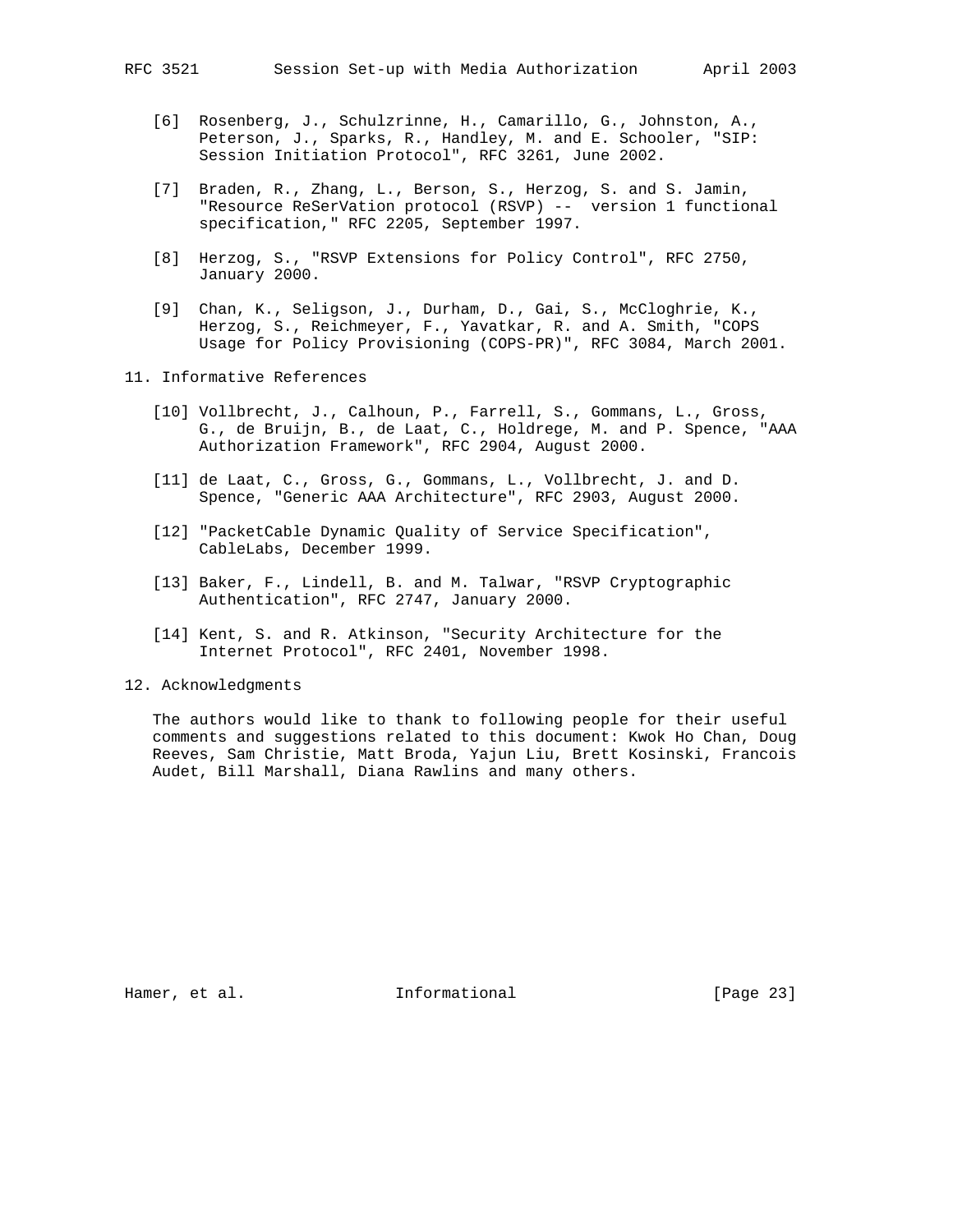13. Authors' Addresses Louis-Nicolas Hamer Nortel Networks PO Box 3511 Station C Ottawa, ON CANADA K1Y 4H7 Phone: +1 613.768.3409 EMail: nhamer@nortelnetworks.com Bill Gage Nortel Networks PO Box 3511 Station C Ottawa, ON CANADA K1Y 4H7 Phone: +1 613.763.4400 EMail: gageb@nortelnetworks.com Hugh Shieh AT&T Wireless 7277 164th Avenue NE Redmond, WA USA 98073-9761 Phone: +1 425.580.6898 EMail: hugh.shieh@attws.com

Hamer, et al. 10 Informational 11 [Page 24]